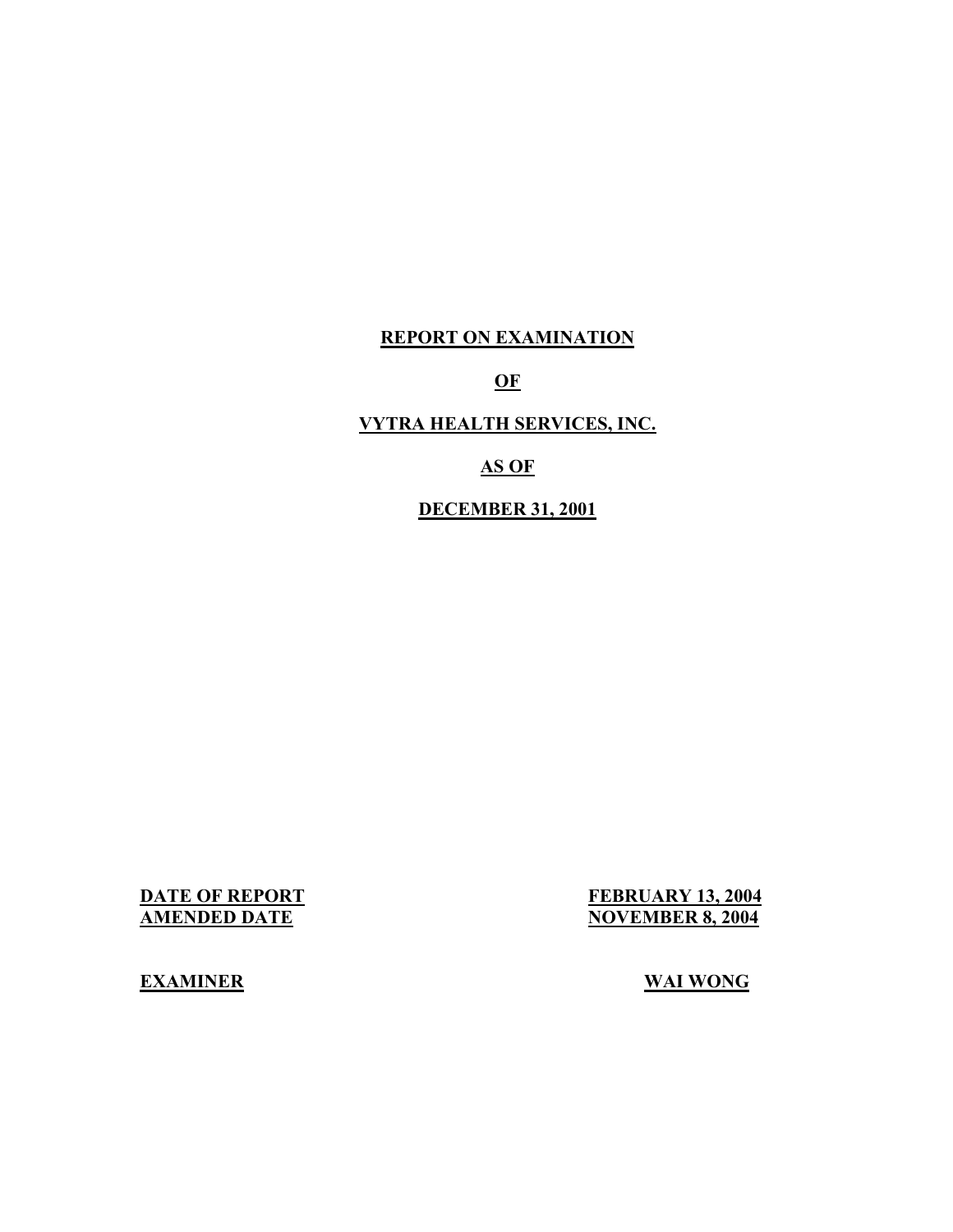## **TABLE OF CONTENTS**

## **ITEM NO**

9.

## **PAGE NO**

|                  | Introduction                                                                                                                                          |                                           |
|------------------|-------------------------------------------------------------------------------------------------------------------------------------------------------|-------------------------------------------|
| 1.               | Scope of examination                                                                                                                                  | 2                                         |
| 2.               | Description of company                                                                                                                                | 3                                         |
|                  | A. Management<br>B. Territory and plan of operation<br>C. Statutory reserve<br>D. Reinsurance<br>E. Holding company system<br>F. Accounts and records | 4<br>6<br>$\overline{7}$<br>7<br>10<br>11 |
| 3.               | <b>Financial statements</b>                                                                                                                           | 13                                        |
|                  | A. Balance sheet<br>B. Underwriting and investment exhibit                                                                                            | 13<br>15                                  |
| $\overline{4}$ . | Cash and short term investments                                                                                                                       | 16                                        |
|                  | A. Cash<br>B. Short term investments                                                                                                                  | 16<br>18                                  |
| 5.               | Claims unpaid                                                                                                                                         | 21                                        |
| 6.               | Amounts due to parent, subsidiaries and affiliates                                                                                                    | 21                                        |
| 7.               | Market conduct examination                                                                                                                            | 23                                        |
|                  | A. Grievances and appeals<br>B. Underwriting and rating<br>C. Claim processing<br>D. Prompt pay<br>E. Claim denials<br>F. Explanation of benefits     | 23<br>24<br>27<br>30<br>33<br>34          |
| 8.               | Compliance with prior report on examination                                                                                                           | 36                                        |

Summary of comments and recommendations 37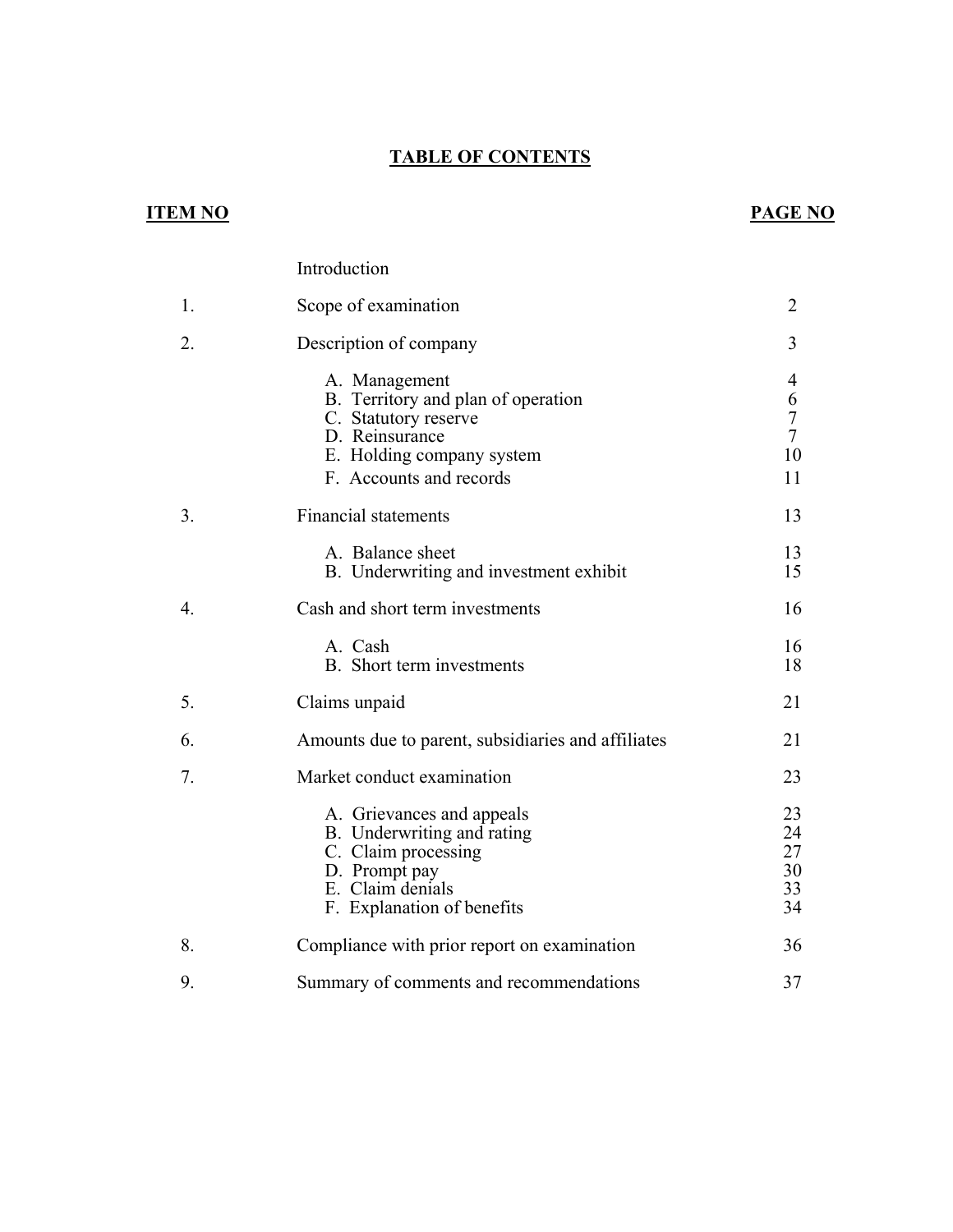

**25 BEAVER STREET** STATE OF NEW YORK INSURANCE DEPARTMENT NEW YORK, NEW YORK 10004

Governor

George E. Pataki Gregory V. Serio Superintendent

November 8, 2004

Honorable Gregory V. Serio Superintendent of Insurance Albany, New York 12257

Sir:

Pursuant to the provisions of the New York Insurance Law and acting in accordance with instructions contained in Appointment Number 21871 dated May 15, 2002, annexed hereto, I have made an examination into the financial condition and affairs of Vytra Health Services, Inc. as of December 31, 2001. The financial condition examination was conducted at the Company's home office located at Corporate Center, 395 North Service Road, Melville, New York 11747. The following report is respectfully submitted.

Wherever the terms "the Company", or "VHS" appear herein without qualification, they should be understood to indicate Vytra Health Services, Inc.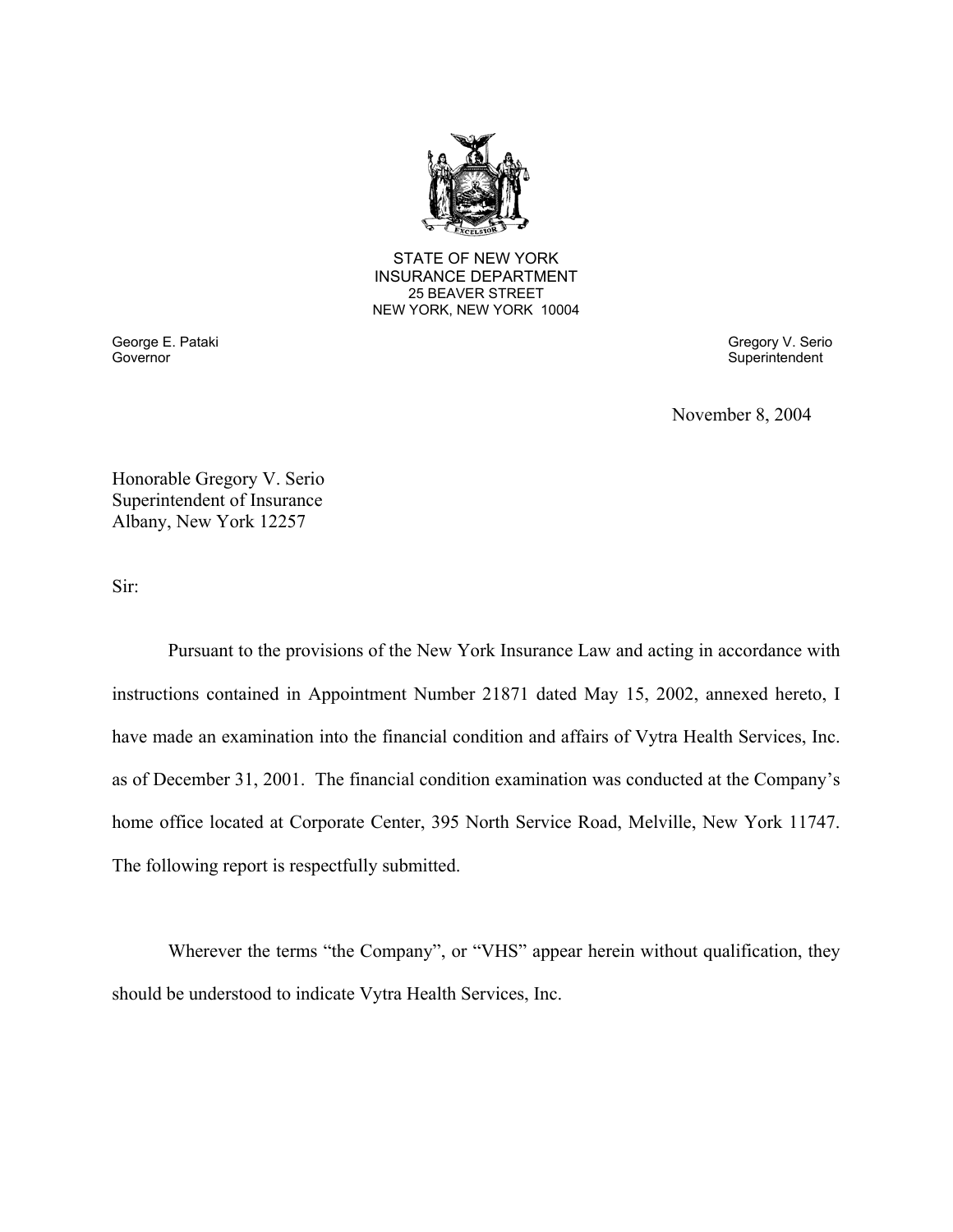#### 1. **SCOPE OF EXAMINATION**

<span id="page-3-0"></span>Vytra Health Services, Inc. was previously examined as of December 31, 1998. The current examination covered the period from January 1, 1999 through December 31, 2001. Transactions occurring subsequent to this period were reviewed where deemed appropriate.

The examination comprised a verification of assets and liabilities as of December 31, 2001, and a review of income and disbursements deemed necessary to accomplish such verification and utilized, to the extent considered appropriate, work performed by VHS's independent certified public accountants. A review or audit was also made of the following items as called for in the Examiners Handbook of the National Association of Insurance Commissioners:

A review or audit was also made of the following items as called for in the Examiners Handbook of the National Association of Insurance Commissioners:

> History of the Company Management and control Corporate records Fidelity bonds and other insurance Territory and plan of operation Loss experience Reinsurance Accounts and records Market Conduct Review Treatment of policyholders

A review was also made to determine whether the Company performed any actions regarding the comments and recommendations contained in the prior report on examination.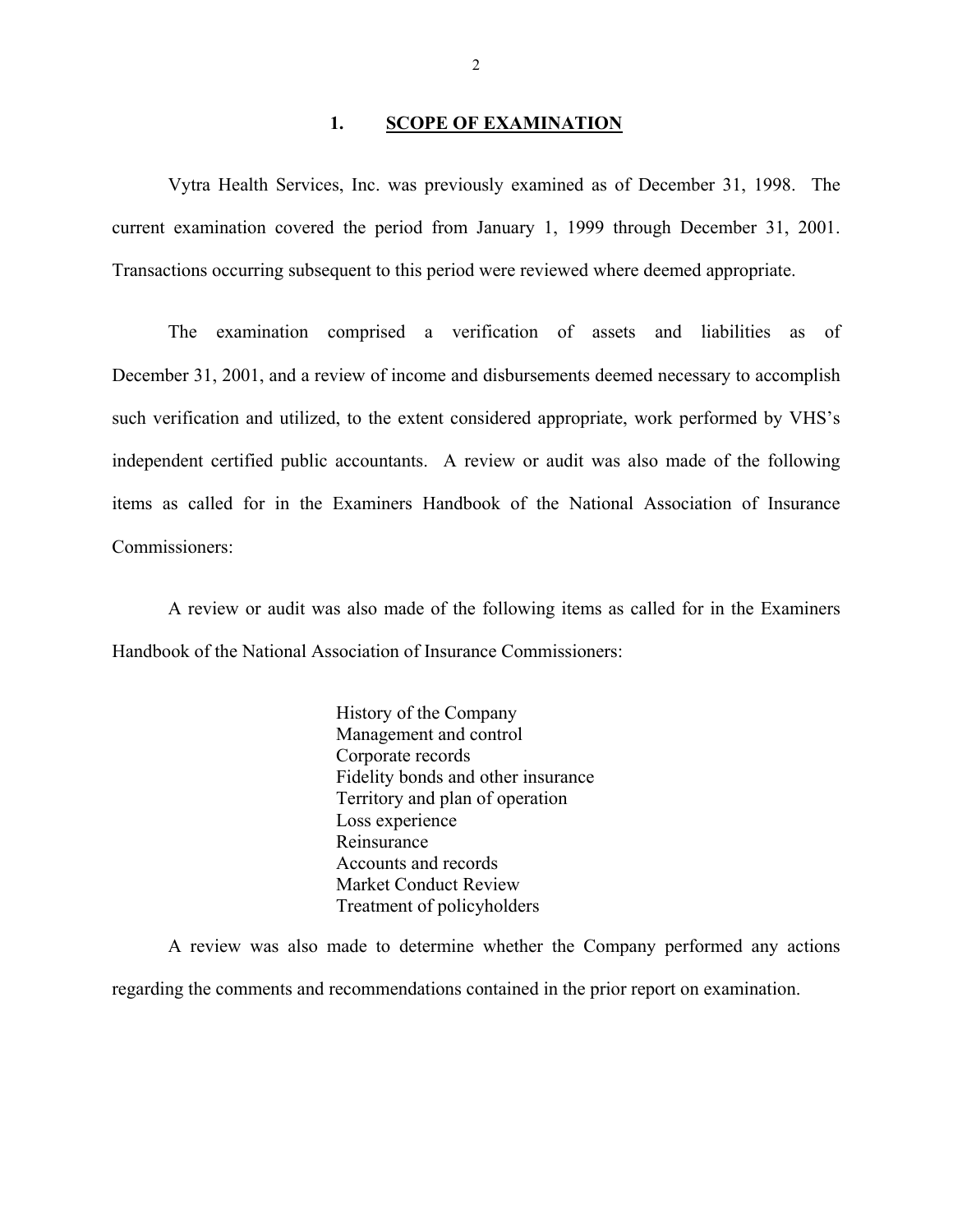<span id="page-4-0"></span>This report on examination is confined to financial statements and comments on those matters that involve departures from laws, regulations or rules, or other matters that are deemed to require further explanation or description.

#### **2. DESCRIPTION OF THE COMPANY**

Vytra Health Services, Inc. (formerly CCLI Health Services Corporation) is a not-forprofit health service corporation that provides health insurance to indemnify subscribers for the cost of hospital and medical services rendered to them. The Company was incorporated on September 19, 1989 and commenced business October 1, 1995. The Company was licensed under Article 43 of the Insurance Law as a not-for-profit health service corporation. CCLI Health Services Corporation was renamed Vytra Health Services, Inc. effective July 31, 1996.

The Company is a Type B Corporation defined under Section 102(a)(5) of the Not-for-Profit Corporation Law, whose sole member is Vytra Health Plans Long Island, Inc. a not-forprofit corporation operating as a health maintenance organization ("HMO") as defined in Article 44 of the Public Health Law. Initial donated capital consisted of \$1,500,000, which was obtained through a Section 1307 loan from the sole member, Vytra Health Plans Long Island, Inc.

In November of 2001 Vytra Health Plans Long Island, Inc. and its subsidiary Vytra Health Services, Inc. were purchased by the Health Insurance Plan of Greater New York ("HIP").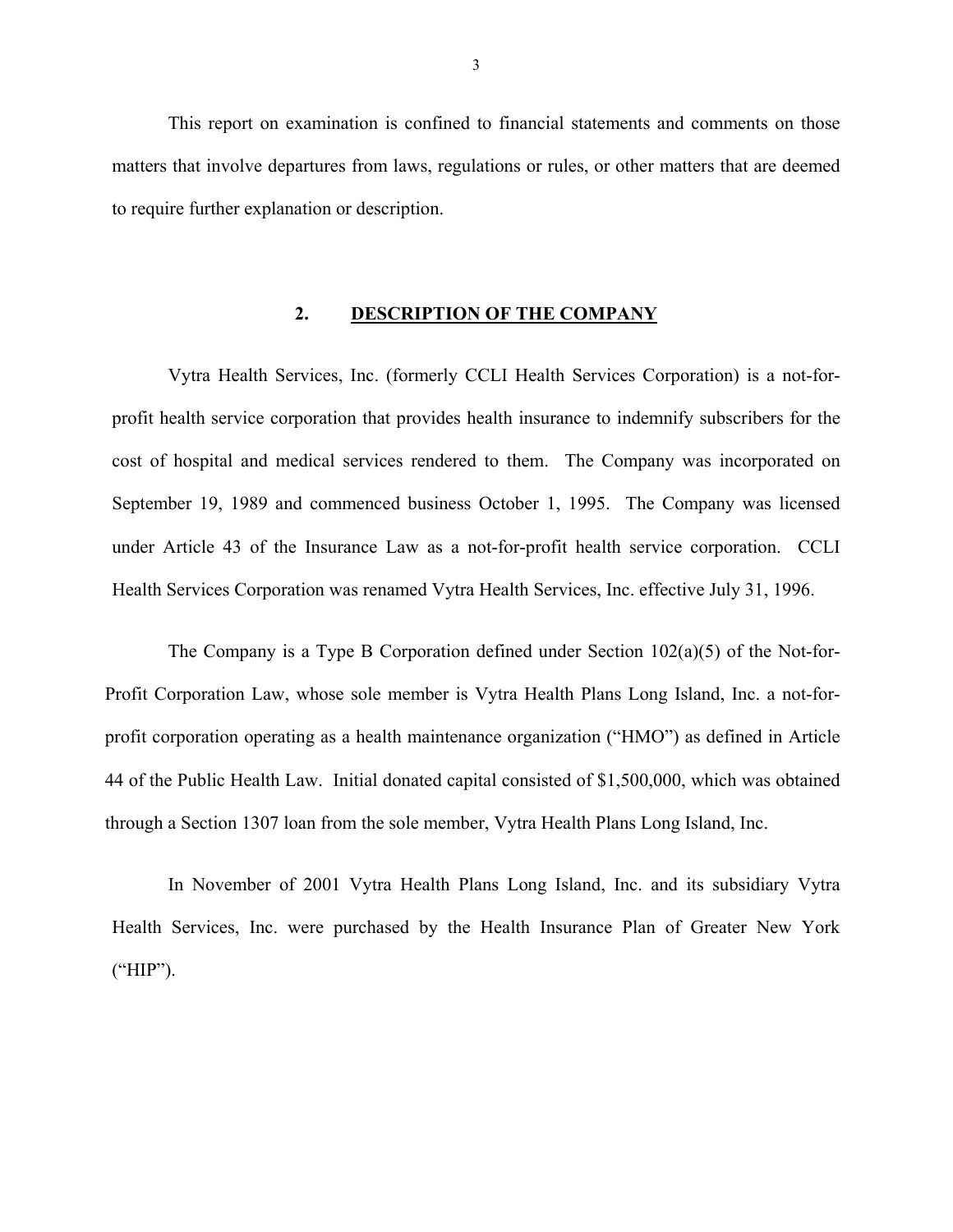A. Management

The by-laws of the Company provide that its affairs are to be managed by a board of directors consisting of thirteen persons.

At December 31, 2001 the board of directors was comprised of the following thirteen members:

Name and Residence

#### Principal Business Affiliation

#### Subscriber Category

Robert Brokaw Retired

Arthur Dromerhauser Executive Director

Joseph Gergela, III Executive Director

David Maurice Weiss PH.D Associate Professor Northport, NY Hostra University

Garden City, NY Formerly Senior Vice President and Director of Human Resources ITT Sheraton Corporation

Donald Cowdell Principal/Executive VP Commack, NY Klein & Eversoll, Inc.

Bay Shore, NY The Long Island Aquarium

Calverton, NY Long Island Farm Bureau

Bruno Laspina Chief Executive Officer Brentwood, NY Transitional Services of New York for Long Island

#### Provider Category

#### Public Category

Smithtown, NY

Christina Reimann Member Suffolk County Legislature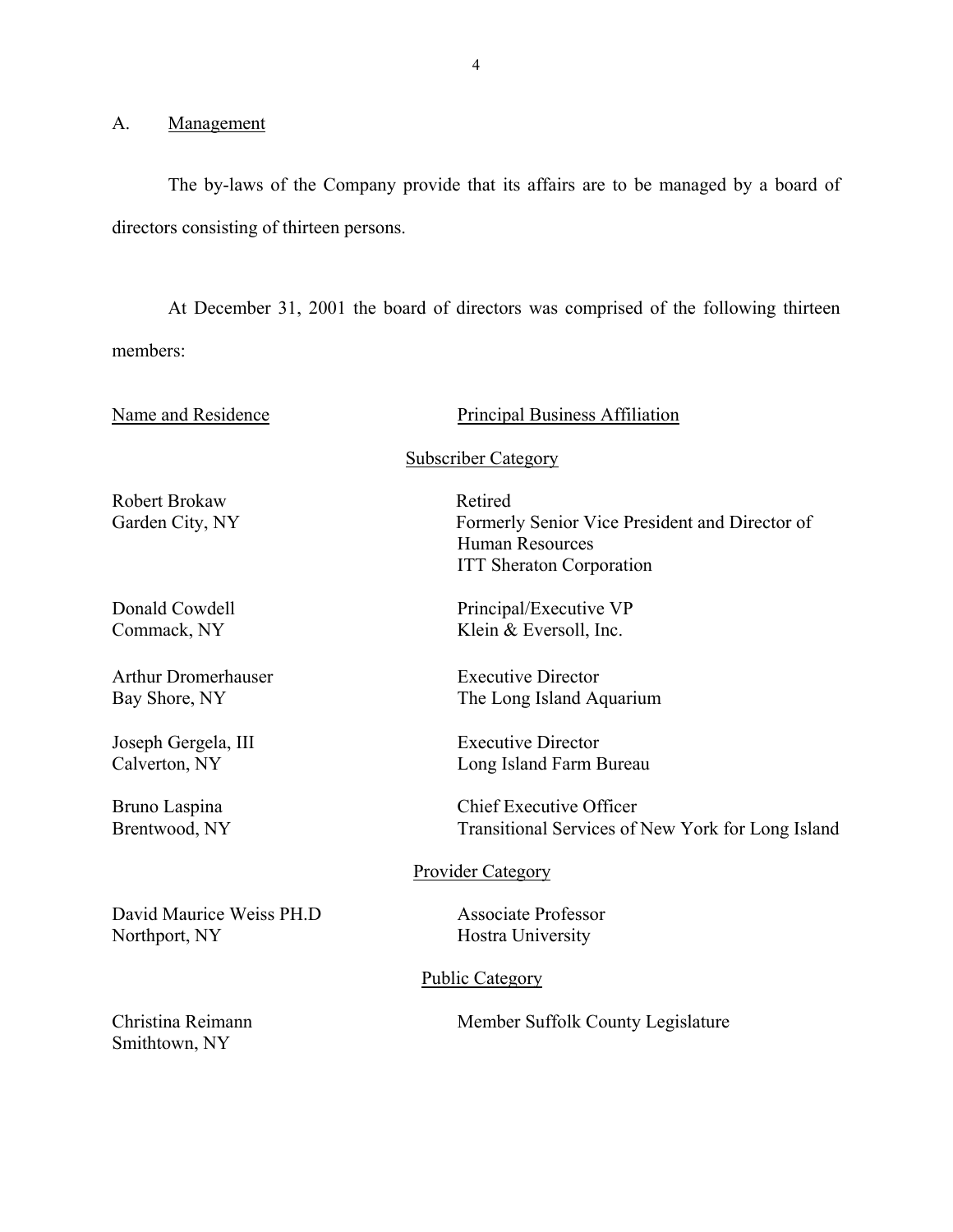Name and Residence

Daniel McGowan President & COO

Vera Payne Rivers Retired

Robert Pierce President

Ralph Frederick Ranghelli Business Manager<br>Hauppauge NY Hauppauge R Hauppauge, NY

Principal Business Affiliation

Public Category

New York, NY Health Insurance Plan of Greater New York

Hempstead, NY Cornell University Field Faculty

Brightwaters, NY RLP Management Consultant

#### Employee-Officer Category

Anthony Watson Chairman & CEO New York, N.Y. Health Insurance Plan of Greater New York

Thomas James McAteer, Jr. President and CEO Melville, NY Vytra Health Plans

During the period under examination, the board of directors held six meetings. Meetings

were generally well attended.

§ 4301 (k)(1) of the New York State Insurance Law states in part:

"The board of directors of each health service, hospital service or medical expense indemnity corporation subject to this article shall be composed of persons who are representatives of the member hospitals or licensed medical professionals of such corporation, persons covered under its contracts and the general public. The board of directors of such corporations may also include persons who are employees of such corporations and who also serve as officers of such corporations. Not more than one-eighth of the directors of any such corporation shall be persons who are employees of such corporation and who also serve as officers of such corporation."

As of December 31, 2001 Daniel McGowan President & COO of the Health Insurance

Plan of Greater New York served on the board of Vytra Health Services, Inc. in the public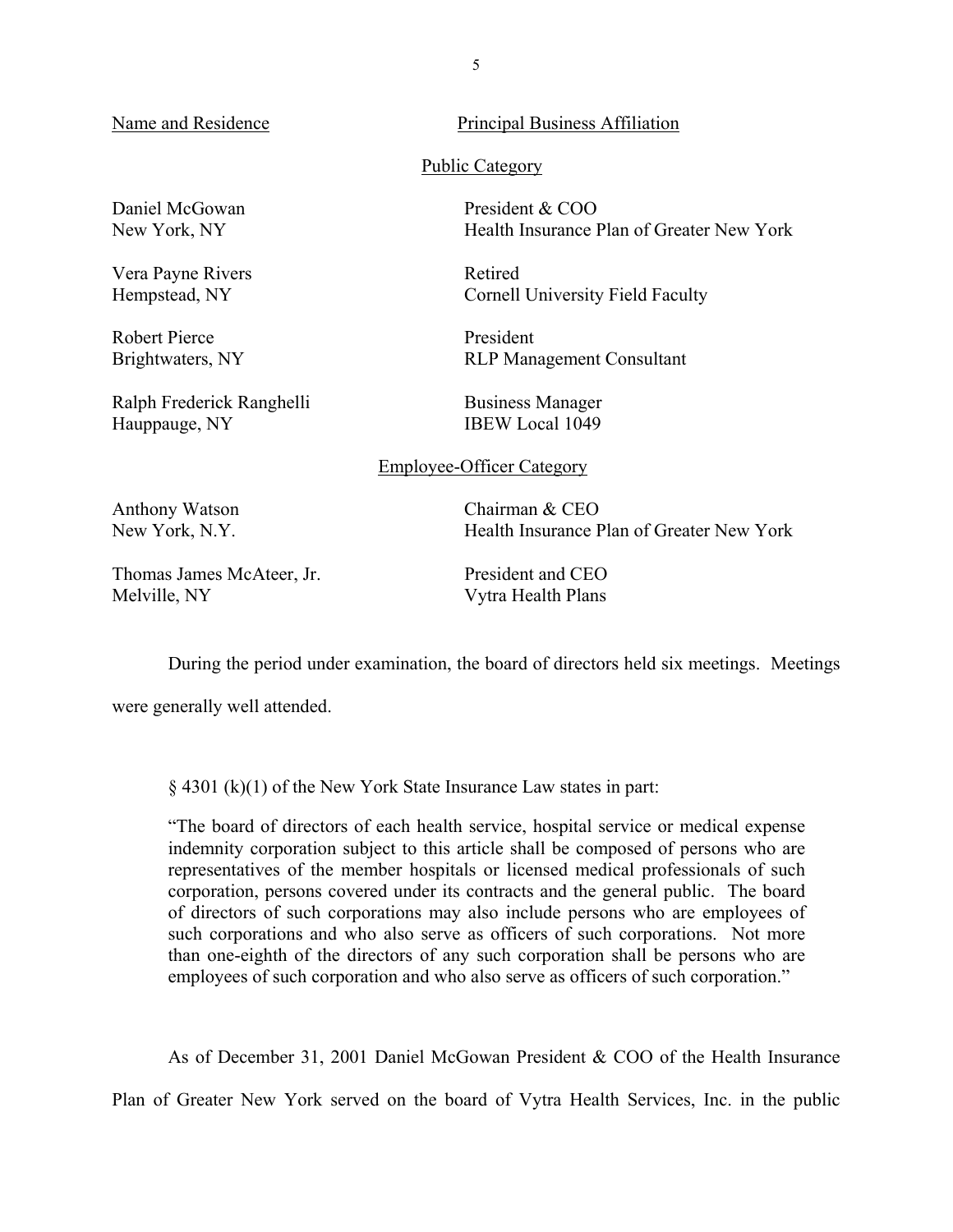director category. In the opinion of the Department Daniel McGowan as an officer/employee of VHS's ultimate parent, The Health Insurance Plan of Greater New York cannot adequately represent the public director category on the board.

Daniel McGowan resigned from the board on April 30, 2002 and was replaced in the public director category by Peter Scarlatos.

The principal officers of the Company as of the date of examination were as follows:

Name Title

Thomas James McAteer, Jr. President Michael Fullwood, Esq. Secretary Philip Gandolfo Treasurer

#### B. Territory and Plan of Operation

The Company provides health coverage for residents of Nassau, Queens and Suffolk counties in the State of New York. The Company offers point-of-service (POS) contracts where the in-network portion of the product is underwritten by Vytra Health Plans Long Island, Inc., an affiliated HMO, and the out-of-network portion is underwritten by VHS. The subscriber can choose to receive in-network benefits from the HMO's network of providers subject to copayment for most services, or a subscriber can choose to access out-of-network benefits through the POS option. When the subscriber accesses out-of-network benefits through the POS contract, the subscriber is subject to coinsurance and deductibles, and is reimbursed based upon a Usual, Customary and Reasonable ("UCR") fee schedule.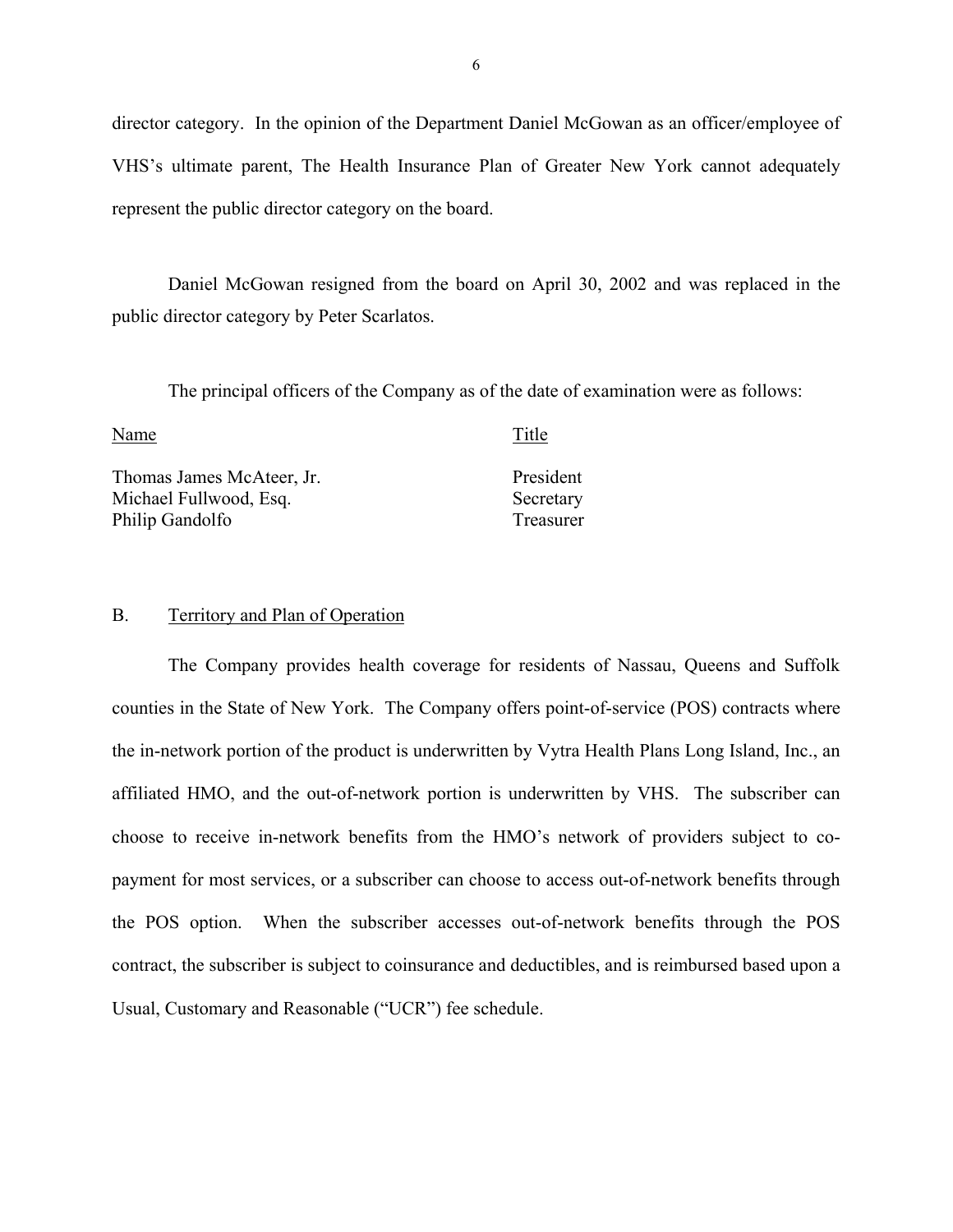## **Enrollment**

Enrollment is available to both groups and individuals. Enrollment activity during the examination was as follows:

| <b>Enrollment and Terminations:</b> | 1999   | 2000    | 2001      |
|-------------------------------------|--------|---------|-----------|
| Number of members $-$ beginning of  |        |         |           |
| the year                            | 57,929 | 66,322  | 65,062    |
| Net Gain (Loss)                     | 8,393  | (1,260) | (11, 125) |
| Number of members – end of year     |        |         |           |
|                                     | 66,322 | 65,062  | 53,937    |

## C. Statutory Reserve

A health service corporation subject to Article 43 of the New York Insurance law is required to maintain a statutory reserve fund pursuant to the requirements of New York Insurance Law section 4310(d). Vytra Health Services, Inc. was required to maintain a statutory reserve of \$3,585,603 as of December 31, 2001.

## D. Reinsurance

The examiner reviewed all reinsurance contracts in effect during 2001 and 2002. The Company has an excess of loss contract with an authorized reinsurer. The retention varies for the Medicare line of business and the commercial line of business. A summary of the reinsurance program is as follows: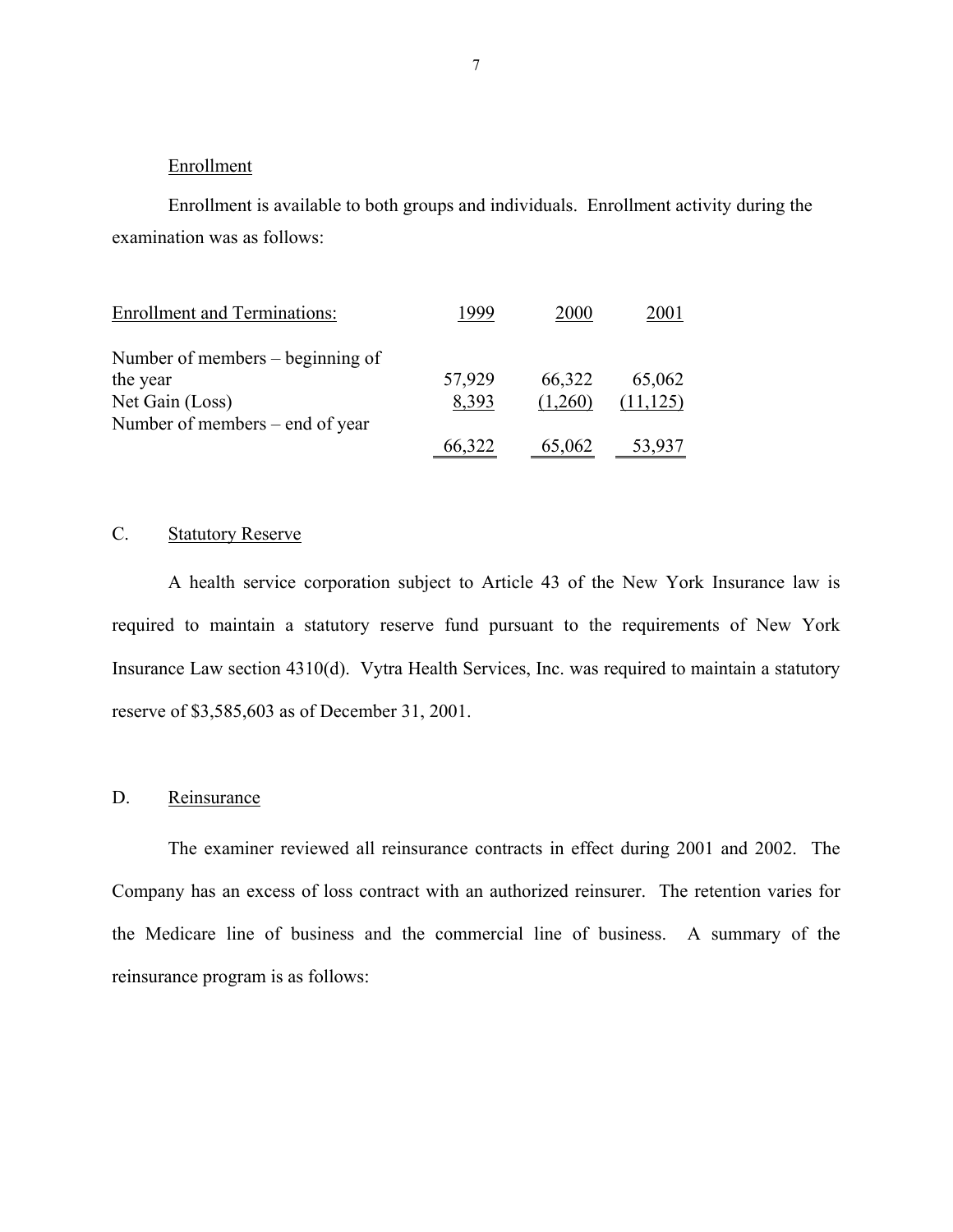| Term of Agreement (Incurral Period) 1/1/01 -12/31/01 |                                                                                                                        |  |  |
|------------------------------------------------------|------------------------------------------------------------------------------------------------------------------------|--|--|
| Coverage                                             | Inpatient Hospitalization & Transplant                                                                                 |  |  |
| Retention                                            | Commercial PPO, POS - \$125,000 of losses or losses<br>incurred by each covered person(s) during the<br>agreement year |  |  |
| Coinsurance                                          | 90%                                                                                                                    |  |  |
|                                                      | Hospital in-patient services Out-of- 90% of eligible hospital expenses incurred by covered                             |  |  |
| Area, Referral and Emergency, in                     | persons subject to the following limitation:                                                                           |  |  |
| area                                                 | \$2,000 maximum average per day coverage per<br>confinement.                                                           |  |  |
| <b>Reporting Period</b>                              | Within 18 months of beginning of agreement (up to<br>6/30/02                                                           |  |  |
| Limits of Coverage                                   | \$1,000,000 per member per year                                                                                        |  |  |
| Insolvency                                           | \$5,000,000 aggregate maximum coverage                                                                                 |  |  |
| Carryover                                            | 31 days                                                                                                                |  |  |
| Out of Area Conversion Coverage                      | Yes                                                                                                                    |  |  |
| <b>Experience Refund</b>                             | If the contract is renewed:                                                                                            |  |  |
|                                                      | 50% of (75% of premium paid minus claims paid)                                                                         |  |  |

 of benefits, for up to thirty-one days, for all VHS members who have paid the contract premium. The agreement includes continuation of benefits provision within its insolvency protection language. This provision requires that the reinsurer cover VHS members who are confined to an inpatient facility with certain limitations. It also requires prospective continuation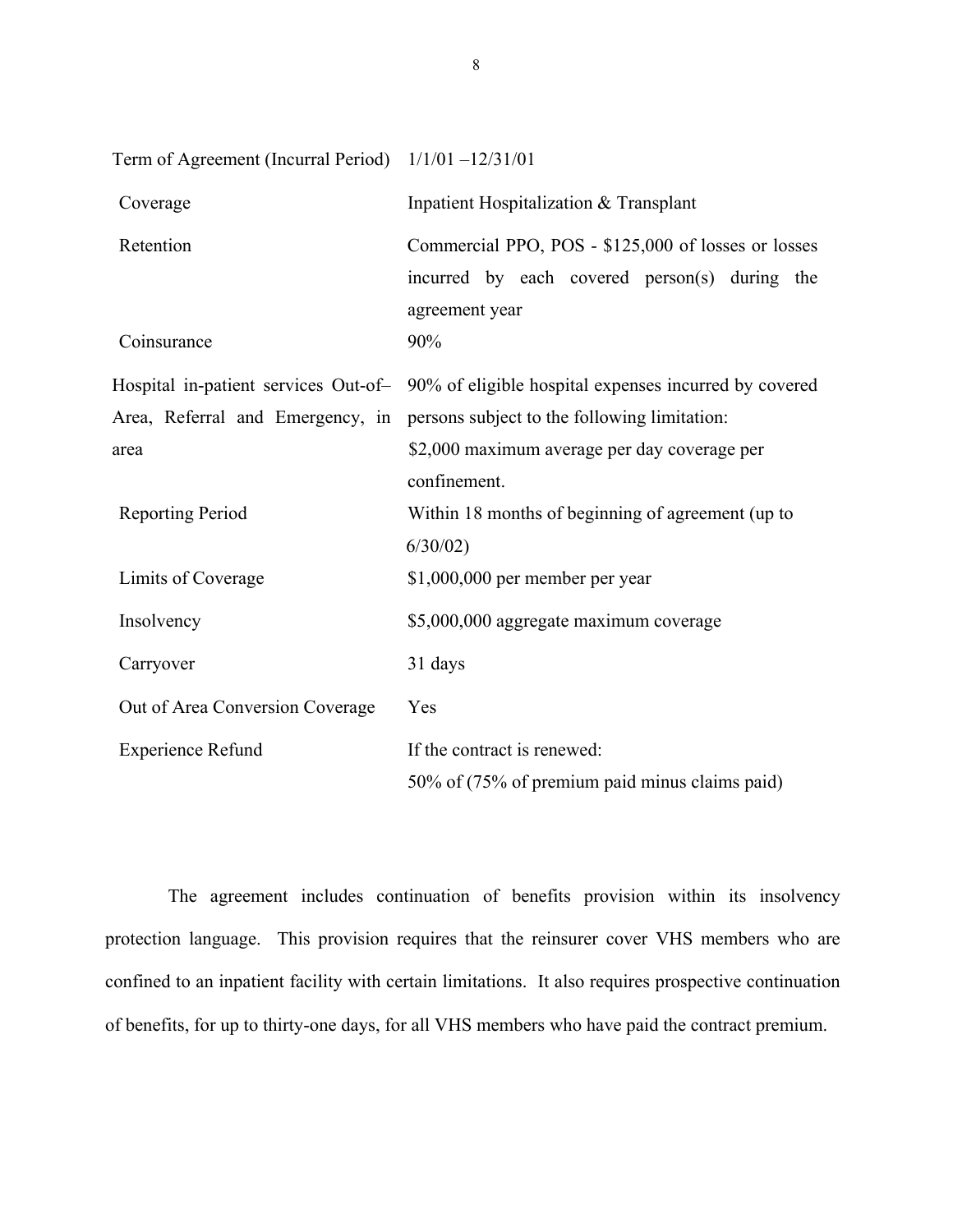A review of the reinsurance contract revealed the application of an aggregate limit of liability of \$5,000,000 to the insolvency protection afforded under the continuation of coverage provision. Although the Insurance Department does not require the Company to obtain reinsurance coverage, the Department views reinsurance in general, and continuation of benefits provisions in particular, as an additional layer of protection for the Company's members against impairment and insolvency. In VHS's case the potential liability for covering members for up to thirty days beyond insolvency is far in excess of the \$5 million limitation included in the reinsurance contract, in effect negating the continuation of coverage provision.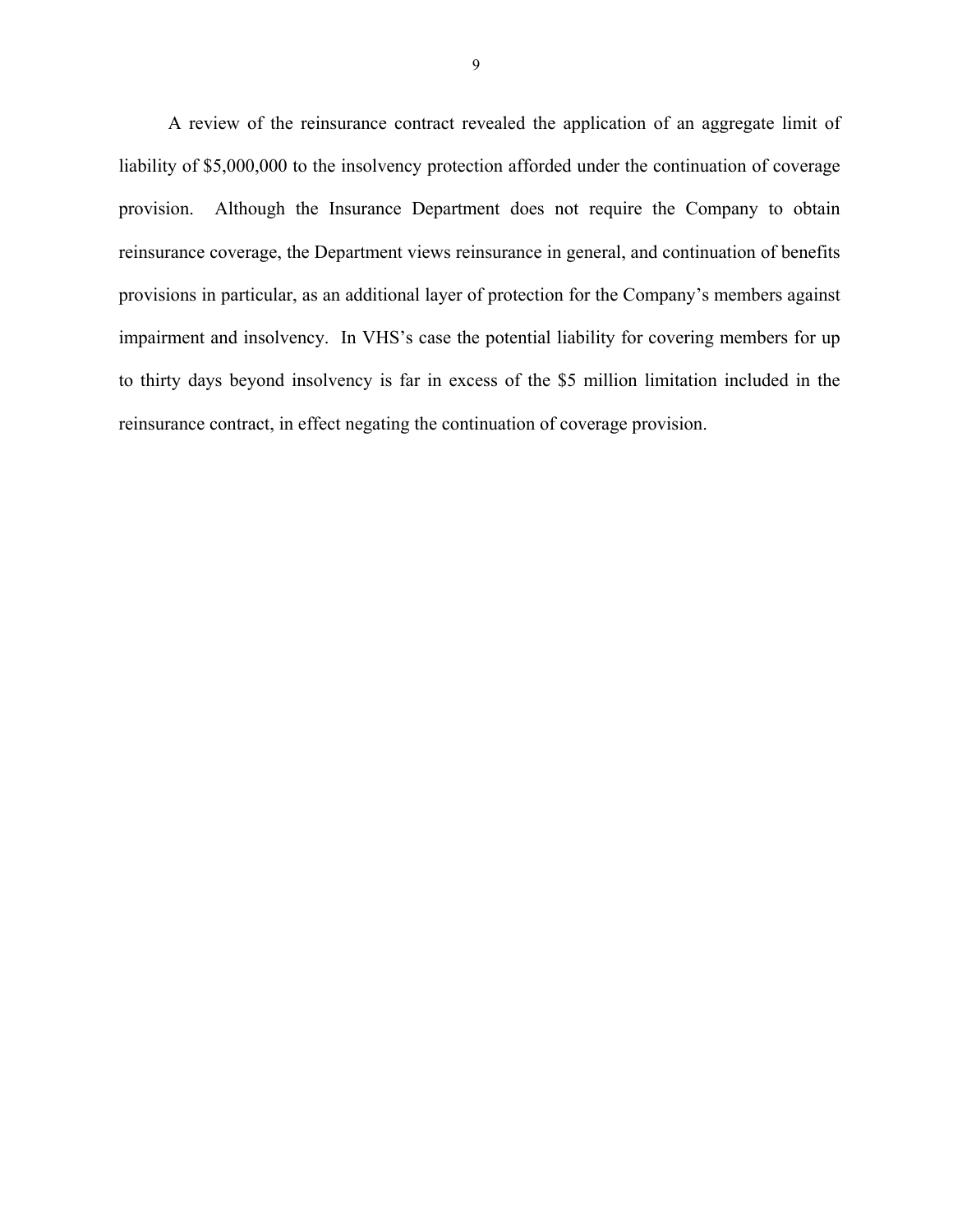## E. Holding Company System

The following chart depicts the relationship of the Company to its parent and affiliated companies as of the examination date:

> **HIP Foundation, Inc. Not for Profit – 501 (c) (3) New York, NY Health Insurance Plan of Greater New York Not for Profit – 501 (c)(3) (Article 43/44) New York Vytra Health Plans Long Island, Inc. HMO (Article 44) Not for Profit – 501 (c) (4) Vytra Health Services, Inc. (Article 43) New York not for Profit Taxable Entity**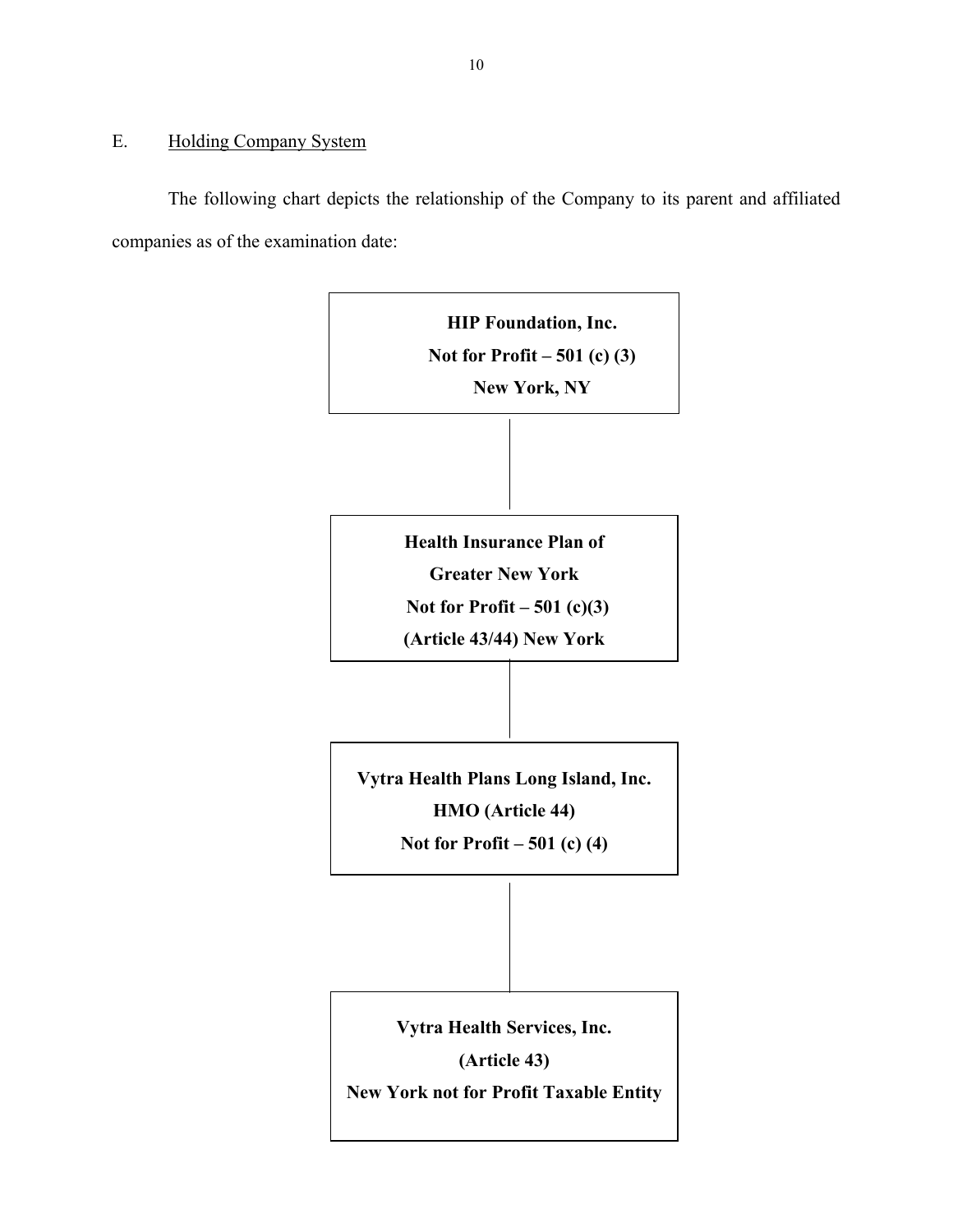### <span id="page-12-0"></span>F. Accounts and Records

In the course of the examination, the examiners reviewed the manner in which accounts were maintained and reported in its filed Annual and Ouarterly statements. Deficiencies were noted in the following areas:

- The Company did not list any premiums received in advance on its 2001 annual statement filing. The amount for premiums received in advance as of December 31, 2001 amounted to \$306,208 and was improperly included with trade payables in VHS's trial balance. The trade payables sub-account is part of the general expenses due and accrued account on the 2001 annual statement. The Company filed an amended 2001 statement with the Department, which listed premiums received in advance separately.
- The Company's general expenses due and accrued account included a non-admitted HealthCare Receivable amount of \$171,274 that was over 90 days past due. This amount represents claim overpayments made by VHS that have not been repaid by providers. The Company's accounts payable aging schedule showed an additional amount of \$50,917 on the 90 days past due balance; however, VHS admitted this amount as an accounts payable debit balance. The \$50,917 overpayment was made to in network physicians and as such VHS believed the amount was more likely to be recovered despite the age of the receivable by offsetting the amount against any future claim made by the providers. No changes were made to the balance sheet because the amount was insignificant. The Company has stated that they will treat all receivables over 90 days as non-admitted assets in the future.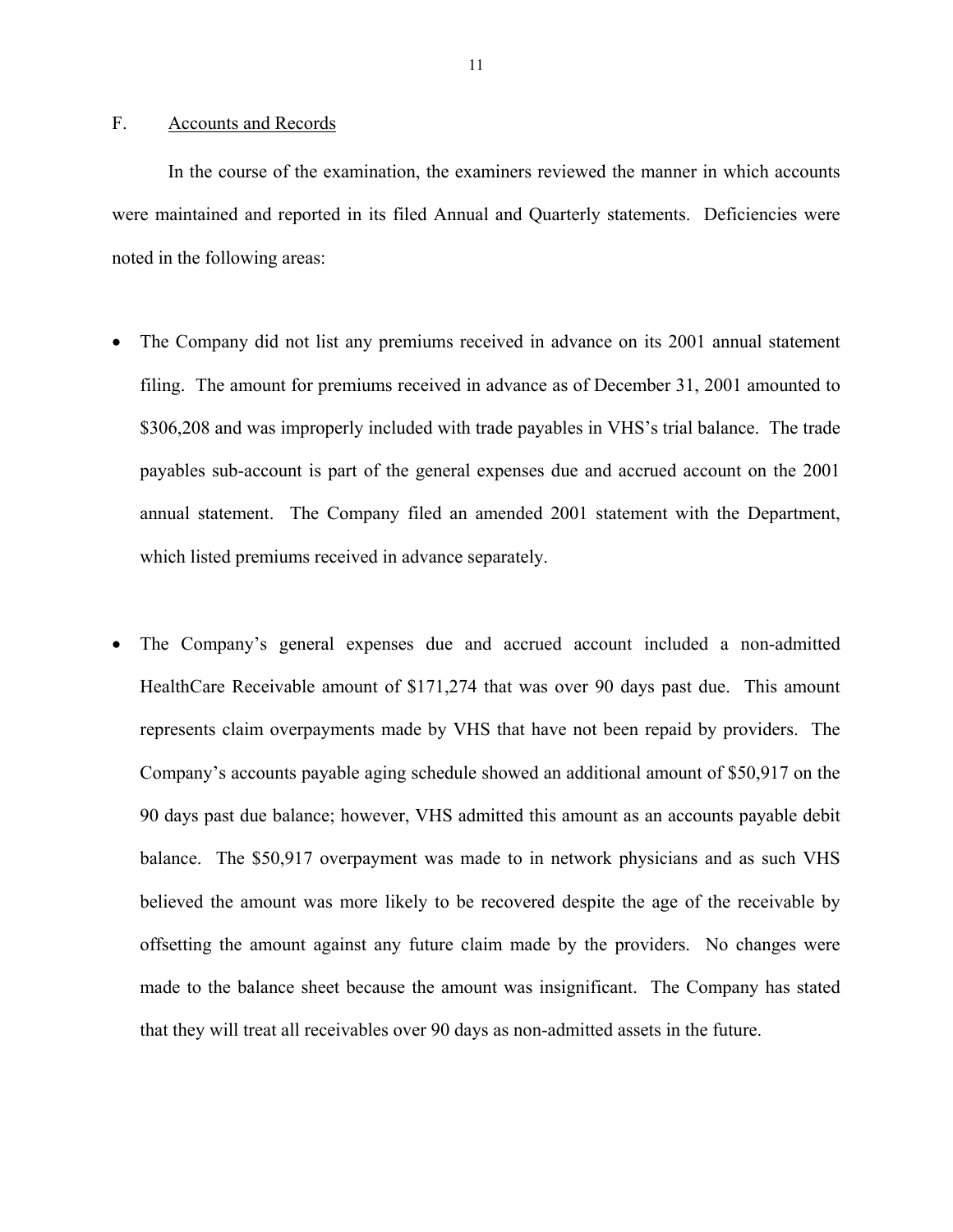- The Company failed to list any claims adjustment expenses on its annual statement for the year 2001. It should be noted that VHS engaged the firm of Milliman USA to review its claims unpaid and file its actuarial certification with the Department. As part of the review Milliman USA noted that VHS did not include any explicit provision for the administrative expenses associated with processing unpaid claims. Accordingly, Milliman USA added 3% to VHS's outstanding claim liability for loss adjustment expense based upon its own experience with other health plans. Notwithstanding Milliman's recommendation, VHS did not report such a reserve in its filed annual statement. The Company subsequently filed an amended annual statement for 2001, which separately listed the unpaid claims adjustment expenses.
- The Company failed to reflect the appropriate footnote relating to its Section 1307 loan on its 2001 annual statement filing.

§1307(a) of the New York State Insurance Law states:

§1307(c) of the New York State Insurance Law states:

with the superintendent shall show, as a footnote, the amount then remaining unpaid." "Any sum so advanced or borrowed shall not be part of the legal liabilities of such insurer and shall not be a basis of any set-off but until repaid all statements published by such insurer or filed

It is recommended that VHS include the footnote required by §1307(c) of the New York

State Insurance Law in its annual and quarterly filings with the Department.

<sup>&</sup>quot;Any domestic stock, mutual or co-operative insurance company or reciprocal insurer may, without pledging any of its assets, receive advances or borrow funds to: (1) conduct its business, (2) enable it to comply with any surplus requirement or make good any impairment or deficiency or other requirement of this chapter, (3) defray the reasonable expenses of its organization, (4) provide any fund to be voluntarily contributed to surplus, or (5) organize, acquire or invest in any subsidiaries authorized by this chapter."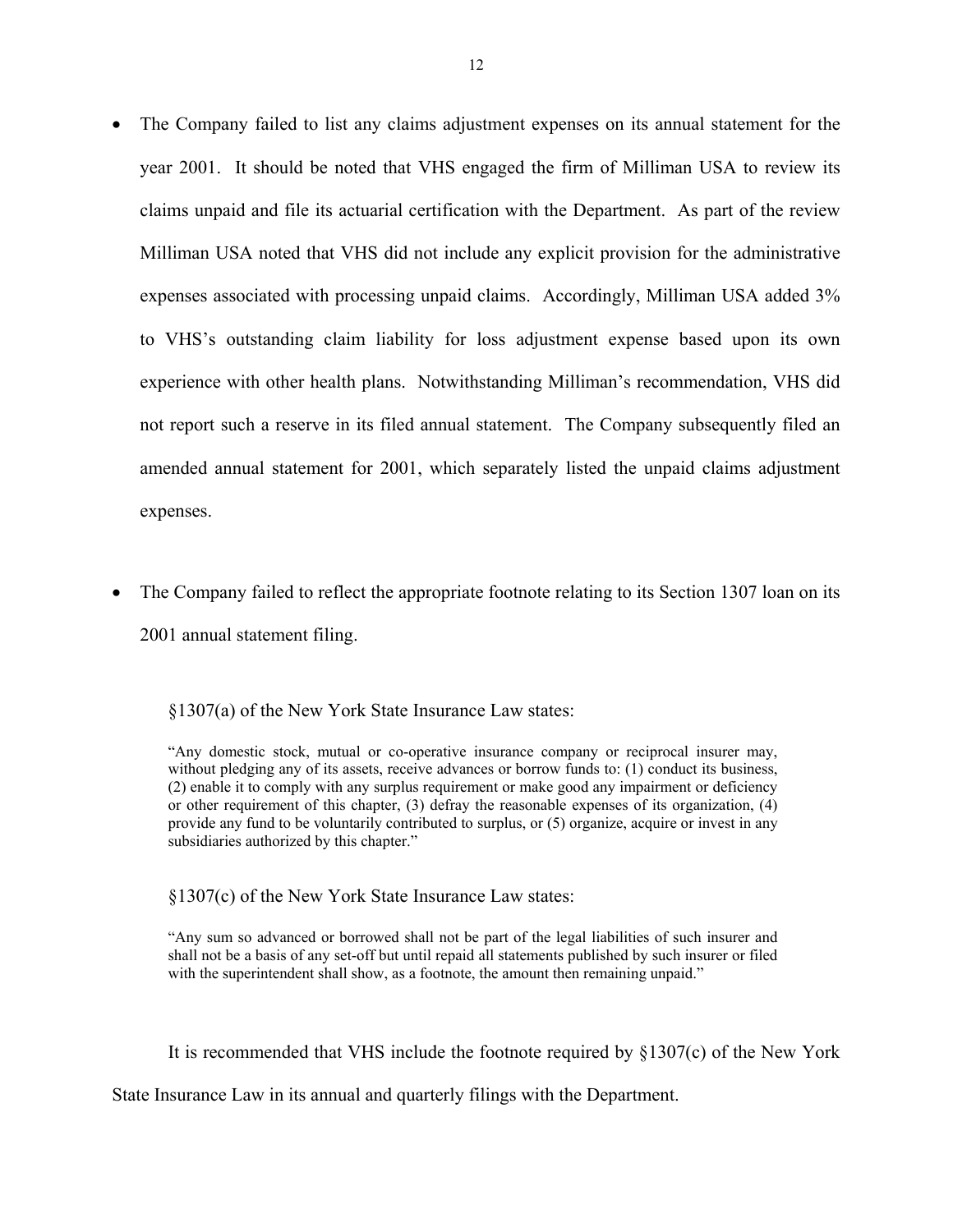#### 3. **FINANCIAL STATEMENTS**

#### A. Balance Sheet

The following shows the assets, liabilities and surplus as regards policyholders as determined by this examination as of December 31, 2001. The examination reclassified certain assets and liabilities; however, there was no change to the total amount of assets and liabilities.

| <b>Assets</b>                                                 | <b>Assets</b> | Not-Admitted<br><b>Assets</b> | Net-Admitted<br><b>Assets</b> | Examination<br><b>Assets</b> |
|---------------------------------------------------------------|---------------|-------------------------------|-------------------------------|------------------------------|
| Cash                                                          | \$6,840,070   | $\boldsymbol{0}$<br>\$        | \$6,840,070                   | \$<br>739,610                |
| Short-term investments                                        | 11,839,247    |                               | 11,839,247                    | 17,939,707                   |
| Accident and health premium due and unpaid                    | 412,395       |                               | 412,395                       | 412,395                      |
| Health care receivable                                        | 171,274       | 171,274                       | $\boldsymbol{0}$              | $\boldsymbol{0}$             |
| Investment Income due and accrued                             | 170,931       |                               | 170,931                       | 170,931                      |
| due from<br>Amounts<br>parents subsidiaries and<br>affiliates | 822,904       |                               | 822,904                       | 822,904                      |
| Deferred Income Tax                                           | 833,511       | 833,511                       |                               | $\overline{0}$               |
| Total assets                                                  | \$21,090,332  | \$1,004,785                   | \$20,085,547                  | \$20,085,547                 |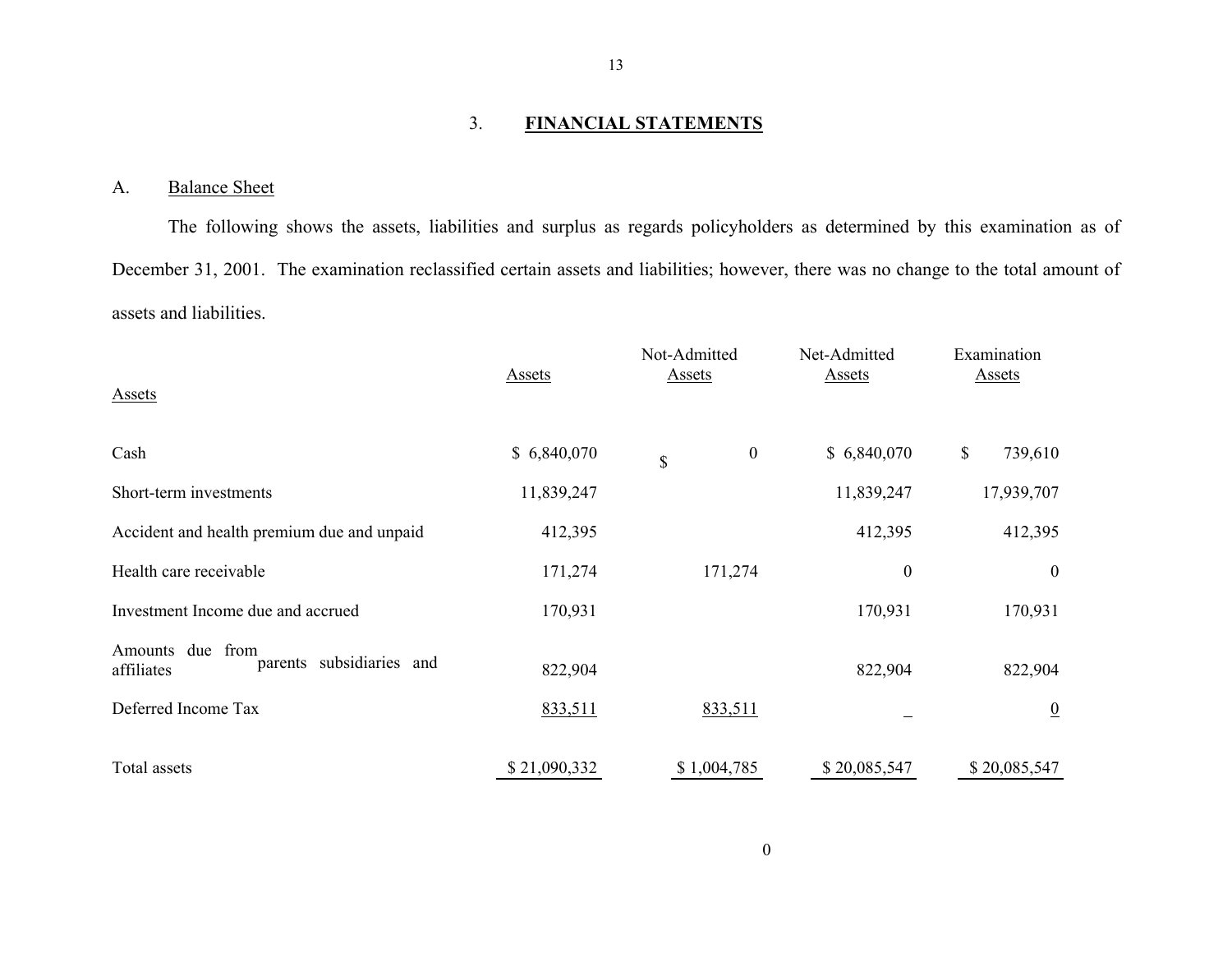| Liabilities                                                 | <b>Annual Statement</b>    | Examination               |
|-------------------------------------------------------------|----------------------------|---------------------------|
| Claims unpaid                                               | 14,765,568<br>$\mathbb{S}$ | \$14,765,568              |
| Premiums received in advance                                |                            | 306,208                   |
| General Expenses Due and Accrued                            | 479,806                    | 173,598                   |
| Amounts due to parent, subsidiaries $\&$ affiliates         | 901,059                    | 901,059                   |
| <b>Total liabilities</b>                                    | 16, 146, 433<br>\$         | \$16,146,433              |
| Surplus Notes*                                              | 5,500,000                  | 5,500,000                 |
| Aggregate write-ins for other than special surplus<br>funds | 3,585,603                  | 3,585,603                 |
| Unassigned funds (surplus)                                  | (5,146,489)                | (5,146,489)               |
| Total capital and surplus                                   | 3,939,114<br>\$            | 3,939,114<br>$\mathbb{S}$ |
| Total liabilities, capital and surplus                      | 20,085,547<br>S.           | \$20,085,547              |

\*No liability appears for the above loan in the amount of \$5,500,000 and accrued interest thereon in the amount of \$968,750. The loan was granted pursuant to the provisions of Section 1307 of the New York Insurance Law. As provided in Section 1307, repayment of principal and interest shall only be made out of free and divisible surplus, subject to the prior approval of the Superintendent of Insurance of the State of New York. It should be noted that no note in regards to the 1307 loan appears on page 3 of the Company's annual statement.

It is recommended that a notation regarding the Company's outstanding 1307 loan be shown on page 3 of the Company's annual and quarterly statements filed with the Department.

 Note: The Internal Revenue Service ("IRS") has not conducted any audits of the Company. Any potential exposure due to income tax assessments that may arise as a result of an IRS audit has not been established herein.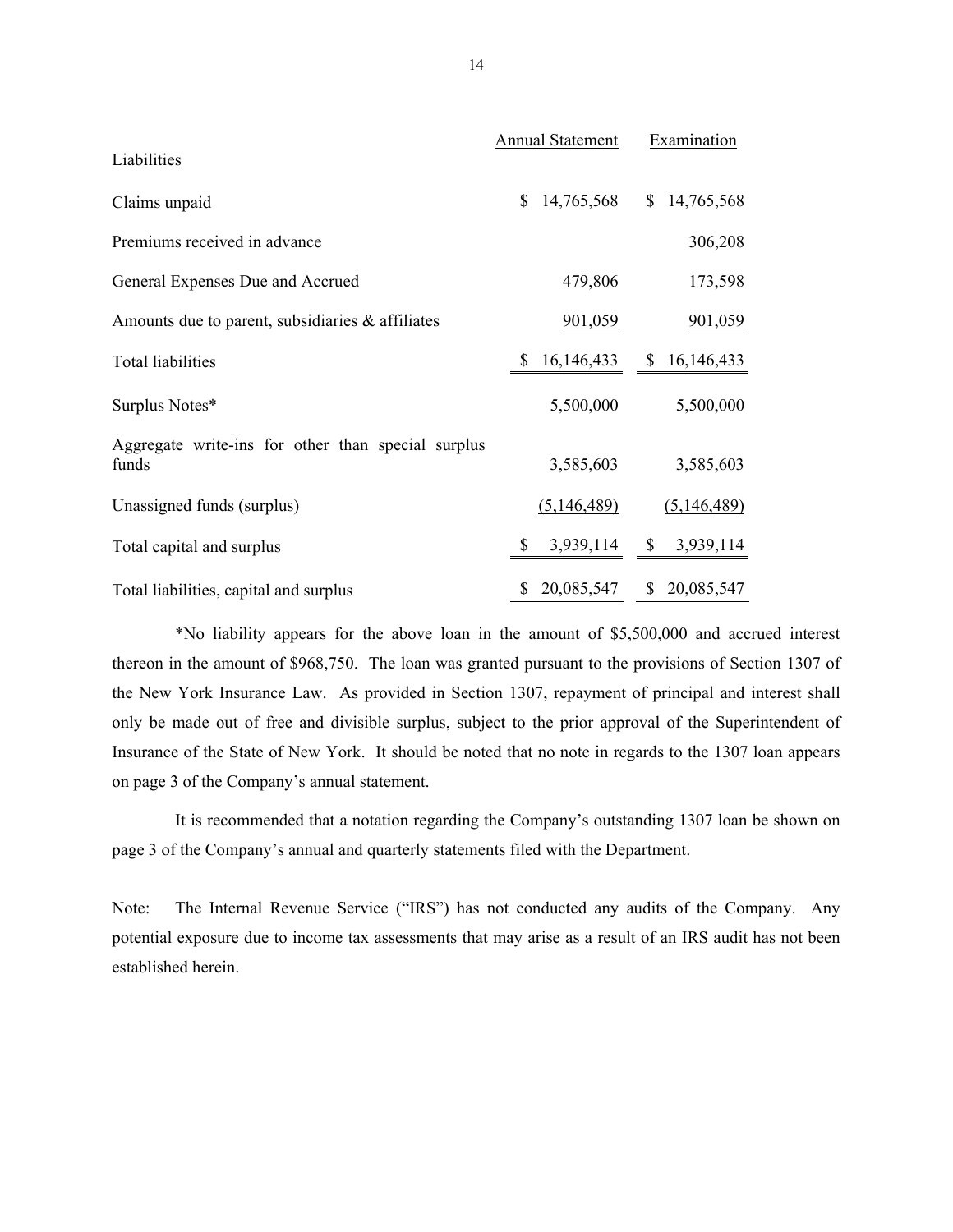#### B. Underwriting and Investment Exhibit

Capital and surplus increased by \$2,415,633 during the three-year examination period,

January 1, 1999 through December 31, 2001, detailed as follows:

#### Statement of Income

## Underwriting Income Underwriting Income<br>
Net premium income \$ 235,465,167 Deductions: Claims incurred Administrative expenses \$ (210,583,399) (28,209,305) Total underwriting deductions (238,792,704) Net underwriting loss (3,327,537) Investment Income Net investment income earned Net realized capital gains Net investment gain Aggregate write in for other income or expense 1,659,710 0 1,659,710 20,645 Net income (loss) before federal income taxes (1,647,182) Federal and foreign income taxes (499,174) incurred Net income (loss) \$ (1,148,008)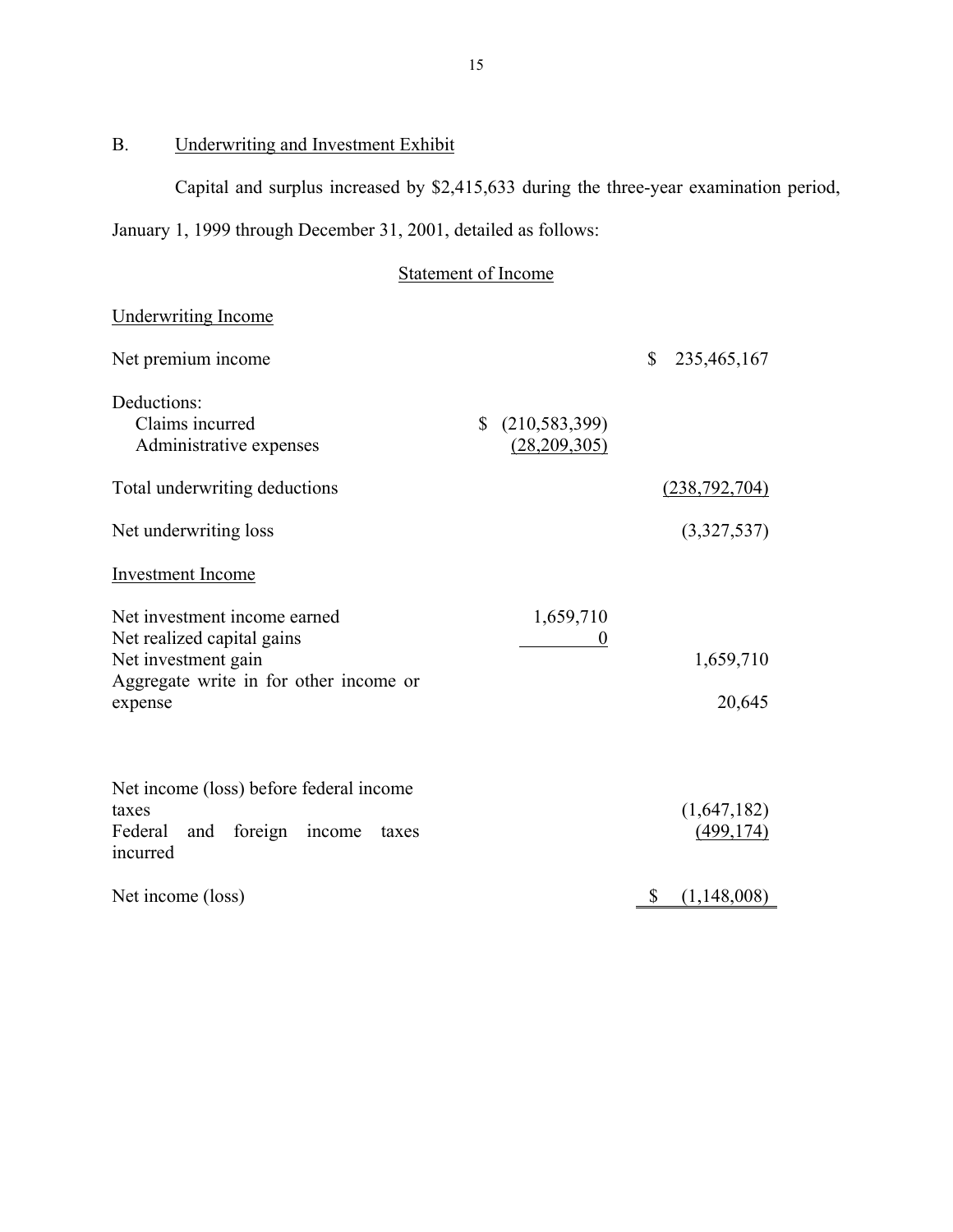## Capital and Surplus Account

<span id="page-17-0"></span>

| Capital and surplus per report on<br>Examination as of December 31, 1998 |                            |                             | \$1,523,480 |
|--------------------------------------------------------------------------|----------------------------|-----------------------------|-------------|
|                                                                          | Gains in<br><b>Surplus</b> | Losses in<br><b>Surplus</b> |             |
| Net loss                                                                 |                            | \$(1,148,008)               |             |
| Aggregate write-ins for gains or (losses) in<br>surplus                  | 568,427<br>\$              |                             |             |
| Change in nonadmitted assets                                             |                            | \$(1,004,785)               |             |
| Cumulative effect of changes in<br>accounting principal                  | \$4,000,000                |                             |             |
| Total gains and losses                                                   | \$4,568,427                | \$(2,152,793)               |             |
| Change in capital and surplus                                            |                            |                             | \$2,415,634 |
| Capital and surplus per report on<br>Examination as of December 31, 2001 |                            |                             | \$3,939,114 |

## **4. CASH AND SHORT TERM INVESTMENTS**

## A. Cash

The examination asset of \$739,610 is \$6,100,460 less than the \$6,840,070 reported by the company in its 2001 filed annual statement. The decrease resulted from a reclassification of certain items from cash to short-term investments as follows:

- Investments in commercial paper amounting to \$1,100,232 with maturity dates of three months or less were reclassified from cash to short-term investments.
- A money market fund, amounting to \$5,000,228, which invests in government obligations, was reclassified from cash to short-term investments.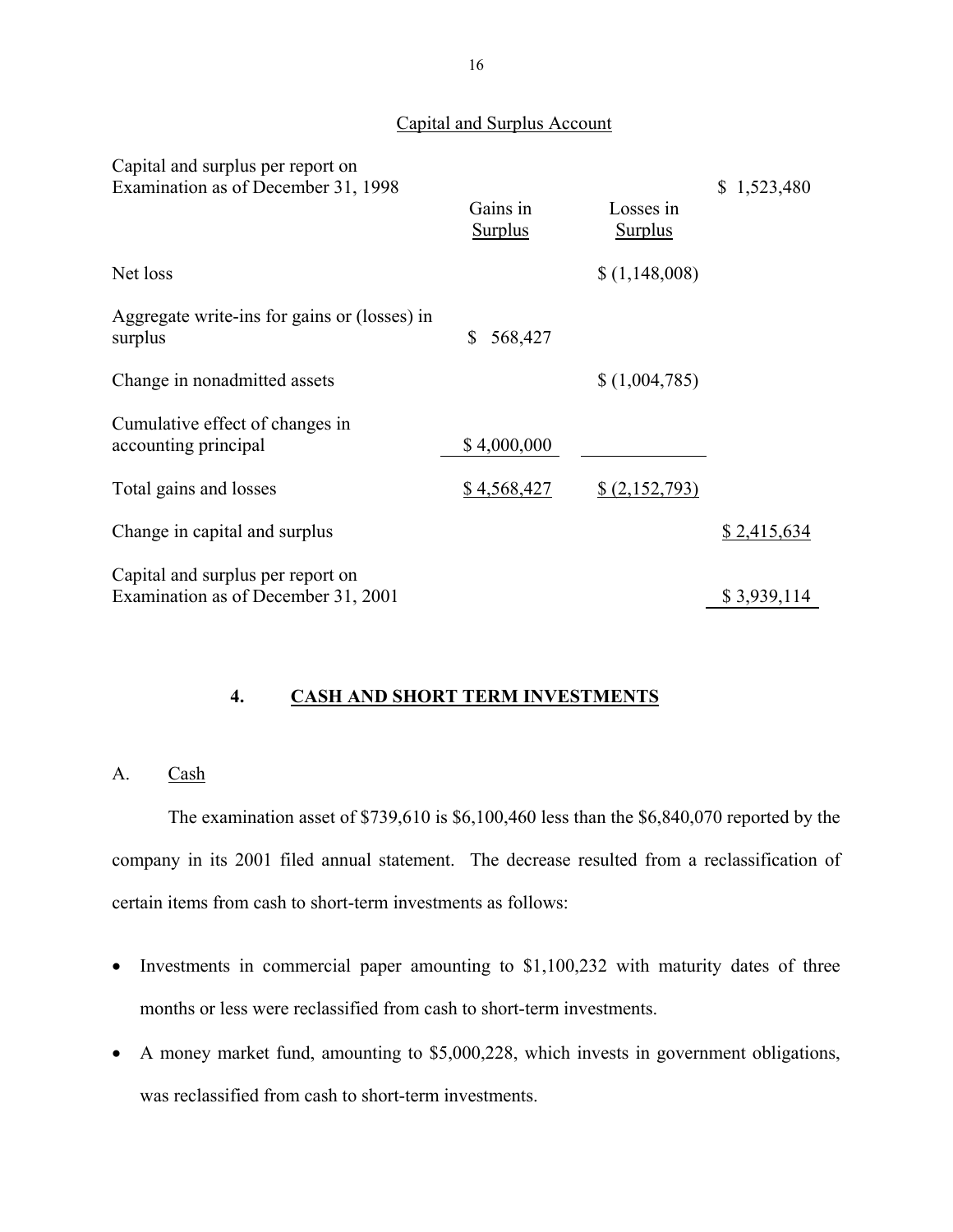It is recommended that VHS take steps to ensure that short-term investments are properly reflected as such in its annual statement filings with the Department.

Section 1316 of the New York Abandoned Property Law requires that certain unclaimed insurance proceeds which are unclaimed over three years should be reported to the Office of the State Comptroller of the State of New York by April 1 of each year. Such reports comprise all abandoned property held by the Company at the close of business on January 1 each year.

Section 1315 of the New York Abandoned Property Law requires that certain unclaimed vendor payments, outstanding checks and escrow amounts, or gift certificates which are unclaimed over five years be reported to the Office of the State Comptroller of the State of New York by March 10 of each year. Such reports comprise all abandoned property held by the Company at the close of business on December 31 each year.

During the review, it was noted that VHS was filing abandoned property reports for unclaimed checks issued to providers pursuant to Section 1315 of the Abandoned Property Law. The abandoned property however, consisted of unclaimed checks owed to providers, which make those items insurance proceeds. Accordingly, the Company should have filed its Abandoned Property Reports pursuant to Section 1316 of the Abandoned Property Law, which refers to unclaimed insurance proceeds other than life insurance. This section of the law also requires that the Company publish a listing of all unclaimed checks within thirty days of the filing of the report, which VHS failed to do.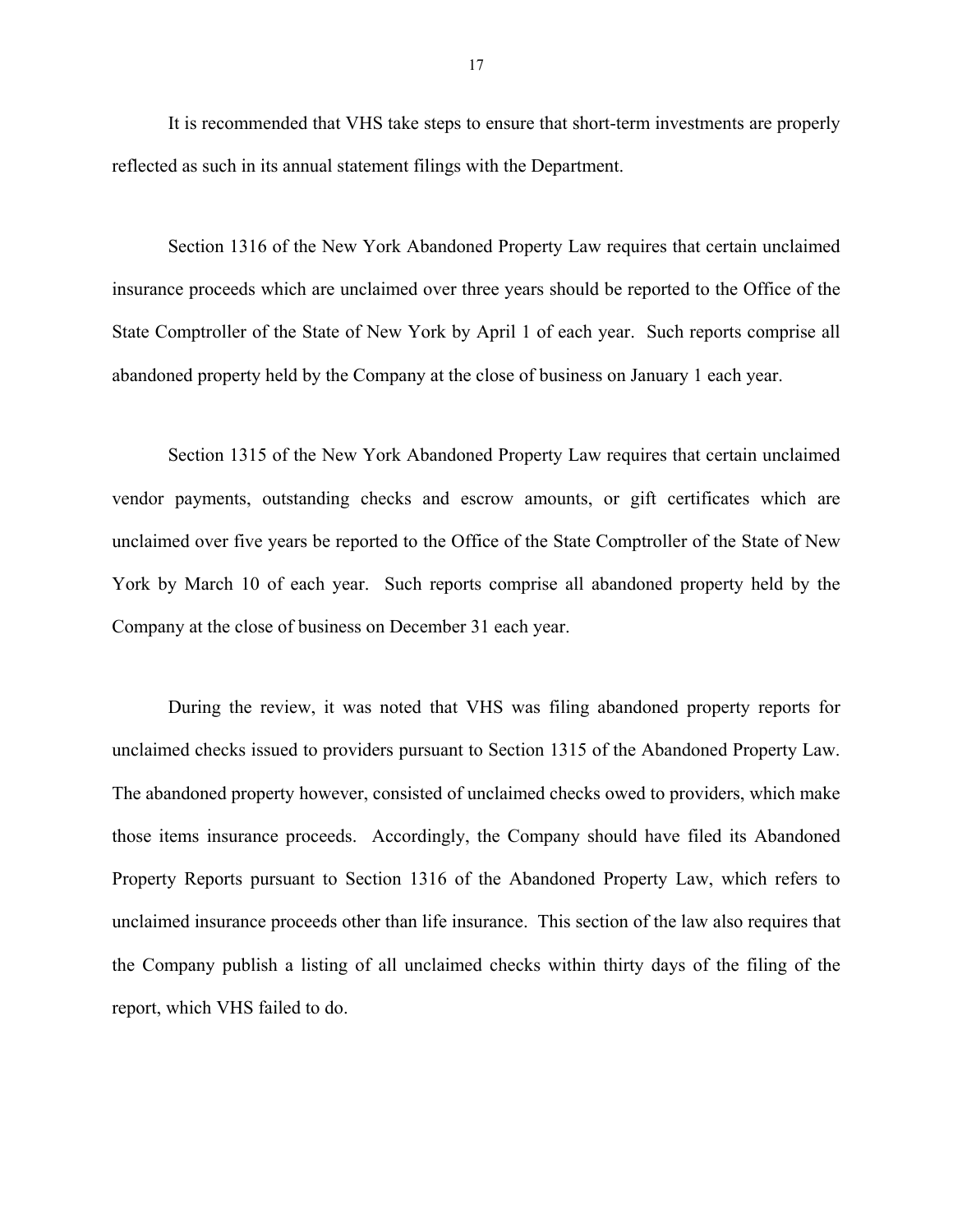<span id="page-19-0"></span>It is recommended that VHS files abandoned property reports according to Section 1316 of the Abandoned Property Law and publish a list of unclaimed checks as required by this section.

#### B. Short Term Investments

A review of the VHS's investment transactions and the minutes of meetings of its board of directors indicated that investment transactions effected by management were not authorized or approved by the board of directors. Section 1411(a) of the New York Insurance Law states in part:

of directors or a committee thereof responsible for supervising or making such investment or loan. of directors or a committee thereof responsible for supervising or making such investment or loan. The committee's minutes shall be recorded and a report submitted to the board of directors at its next "No domestic insurer shall make any loan or investment... unless authorized or approved by its board meeting."

It is recommended that the board of directors authorize and approve the Company's investment transactions in accordance with the provisions of Section 1411(a) of the New York Insurance Law and that such transactions be appended to the minutes thereof.

During the examination review of investment activity, the examiner noted that VHS utilized the services of J.P. Morgan Chase and J.P. Morgan Investment Management, Inc. (collectively known as J.P. Morgan Chase) for its investment transactions. It appears that VHS did not maintain custodial accounts for its investments, but instead, used J.P. Morgan Chase's self initiated online banking services for these transactions.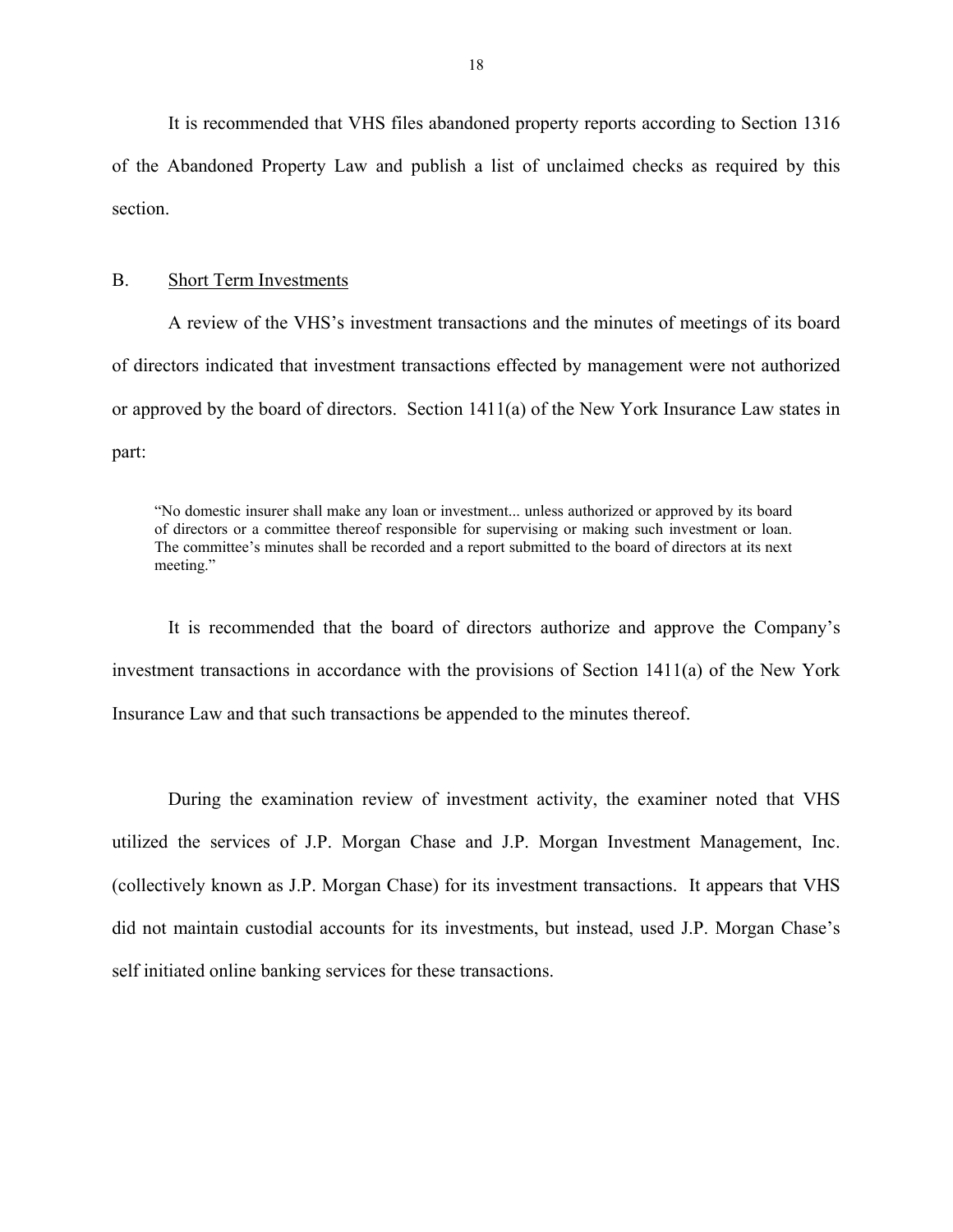The guidelines set forth in the NAIC Examiners Handbook require that securities held under custodial or safekeeping arrangements by a bank or trust company need not be counted, at the discretion of the examiner-in-charge, if such deposits meet the following requirements:

- Examiners are furnished a copy of the custodial or safekeeping agreements and they are satisfied such agreement have the necessary safeguards and controls;
- The securities are held by a bank or trust company licensed by the United States or any state thereof, and such bank or trust company is regularly examined by the licensing authority;
- The securities so deposited are at all times kept separate and apart from other deposits with the custodian, so that at all times they may be identified as belonging solely to the company for which they are held;
- If such a deposit is not counted, a notarized custodial affidavit and a verification certificate signed by an authorized signatory of the bank or trust company holding the deposit, including sufficient detail to permit adequate identification of the securities, shall be secured by the examiners directly;

The Company did not maintain a custodial agreement with JP Morgan Chase and could not document whether securities held by JP Morgan Chase on its behalf were registered in the name Vytra Health Services, Inc. or held in "street name". In addition, J.P. Morgan Chase did not provide the examiners with the requisite affidavit and a verification certificate in accordance with the Insurance Department's guidelines.

The CPA workpapers for VHS's short-term investments were reviewed and based upon the findings contained therein it was determined that reliance could be placed upon the workpapers for verification of VHS's assets. In addition the monthly bank statements from J.P. Morgan Chase were analyzed and tested to ensure the accuracy of the account.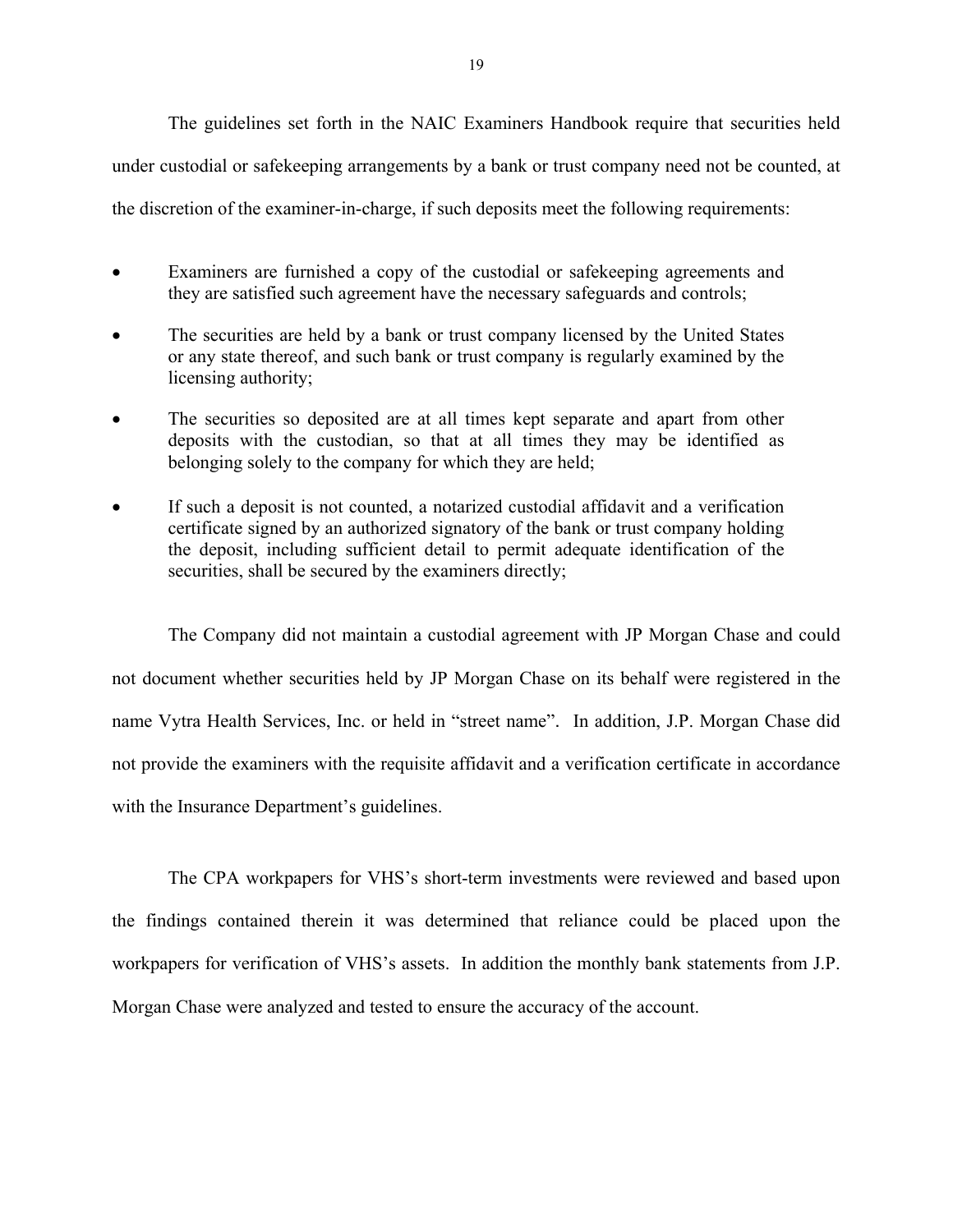In September of 2002 VHS moved its long-term investments into Deutsche Bank Trust Company Americas and entered into a custodial agreement with the bank. However all shortterm investments remains with J.P. Morgan Chase and their remains no custodial agreement for these assets.

It is recommended that VHS instruct such bank or trust company with which it executes any custodial or safekeeping agreements to provide the Insurance Department examiners with the requisite affidavit(s) and verification certificate(s) of investments held under custodial or safekeeping arrangements in accordance with the Department's guidelines.

The examination review also determined that VHS failed to complete Schedule D of its filed Annual Statements in accordance with the annual statement instructions of the National Association of Insurance Commissioners (NAIC), and in accordance with the provisions of Section 308(b) of the New York Insurance Law. Section 308(b) of the New York Insurance Law states in part that:

"…The superintendent may also require the filing of quarterly or other statements, which shall be in such form and shall contain such matters as the superintendent shall prescribe."

The Company's failure to complete Schedule D hindered the Department's analysis of the statutory admissibility of its investments. Technically, any of VHS's investments that did not satisfy the quality standard of the NAIC's Securities Valuation Office could have been not admitted to the extent that the investment was overvalued.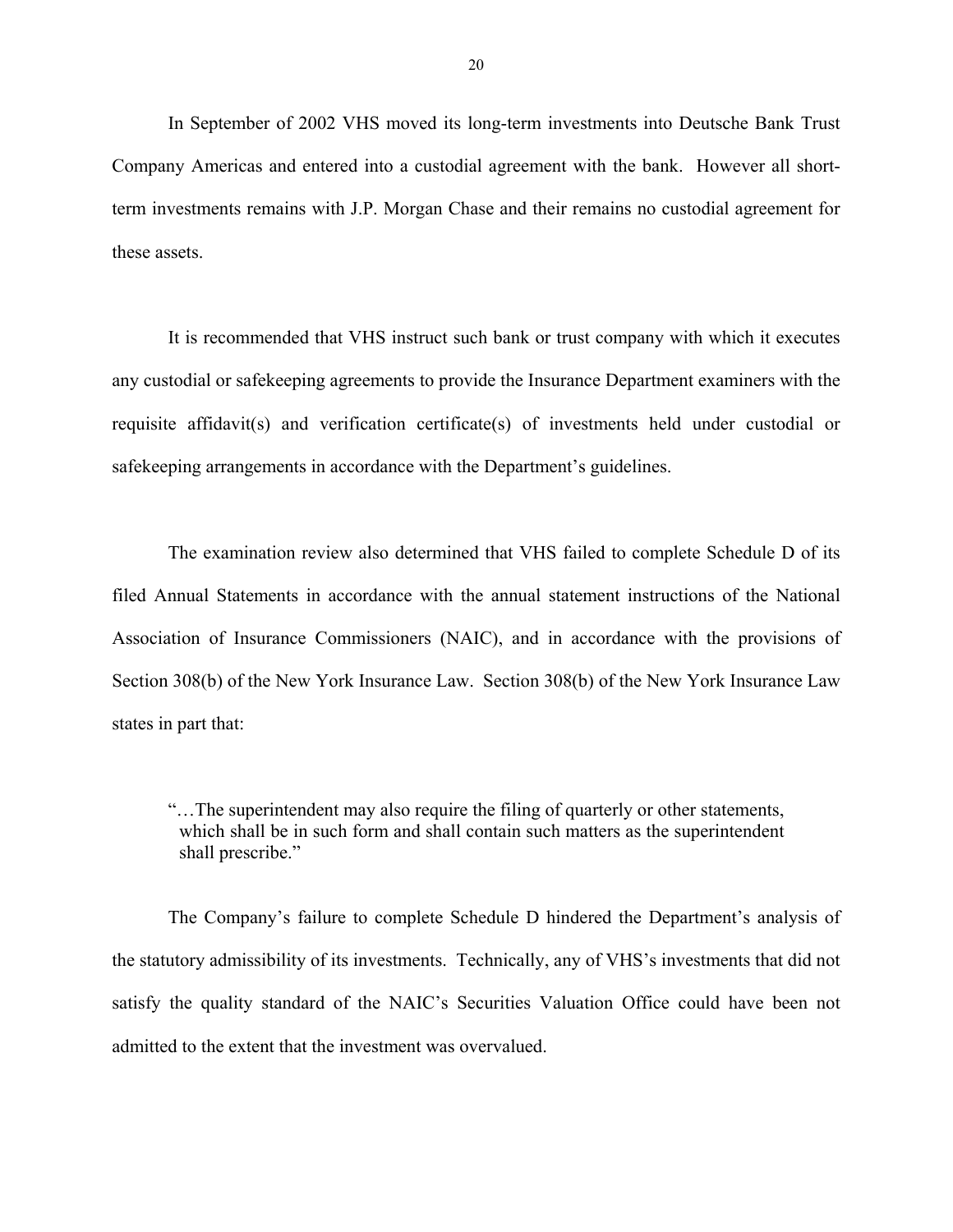<span id="page-22-0"></span>The Company has agreed to complete Schedule D of its filed Annual Statements in accordance with the annual statement instructions of the National Association of Insurance Commissioners.

#### **5. CLAIMS UNPAID**

The examination liability of \$14,692,000 is the same as the \$14,692,000 reported by VHS in the filed annual statement as of December 31, 2001. The examination liability was determined through a review of a six-month claim runoff and financial statements and supplements through September 30, 2002.

### **6. AMOUNTS DUE TO PARENT, SUBSIDIARIES AND AFFILIATES**

Vytra Health Services, Inc. had two inter-company accounts with Vytra Health Plans Long Island, Inc during 2001. One account was for its standard point of service business and the other for the solutions point of service business. The solutions contract provides Vytra Health Plan members the option of seeing any provider within Vytra's network without a referral from their primary care physician. Vytra Health Plans Long Island, Inc. is responsible for the administration of the point of service programs including billing and collecting premiums on behalf of VHS, designing and maintaining the claims processing system and providing assistance to VHS in the preparation of and provision of statistical and other informational reports.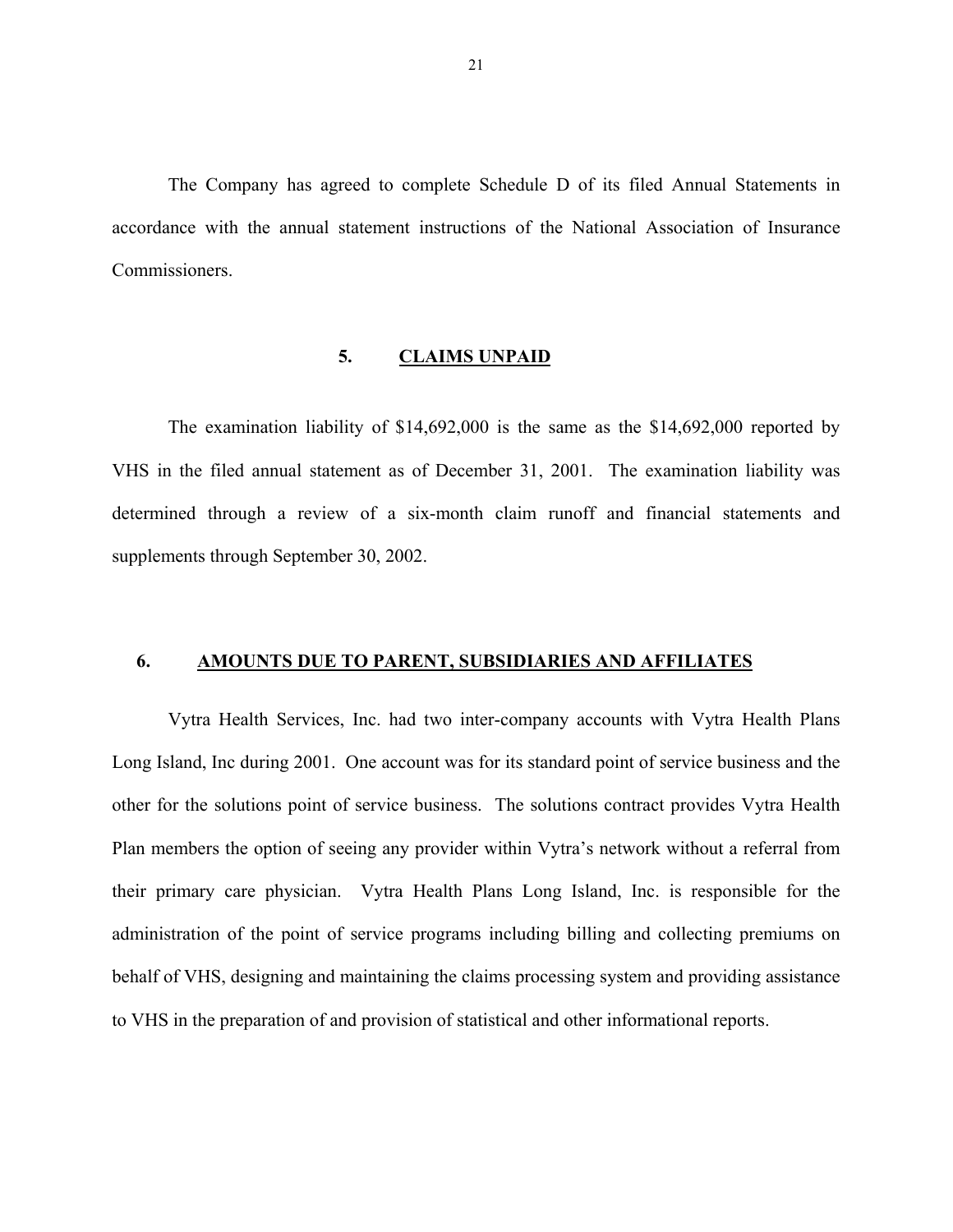Vytra Health Services, Inc. pays Vytra Health Plans Long Island, Inc. an administrative fee of 2.8% of the monthly premium for the standard point of service product. For the solutions product Vytra Health Services, Inc. pays Vytra Health Plans Long Island, Inc an administrative fee of 13% of the monthly premium.

§ 1505 (d)(3) of the New York State Insurance Law states:

"The following transactions between a domestic controlled insurer and any person in its holding company system may not be entered into unless the insurer has notified the superintendent in writing of its intention to enter into any such transaction at least thirty days prior thereto, or such shorter period as he may permit, and he has not disapproved it within such period:"

"rendering of services on a regular or systematic basis; or"

The Company was unable to produce any inter-company agreements between Vytra Health Services, Inc. and Vytra Health Plans Long Island, Inc for the 2.8% fee paid on the point of service product. There was an inter-company agreement for the solutions contract between Vytra Health Services, Inc. and Vytra Health Plans Long Island, Inc. dated as of April 10, 1995, but the contract was effective for only five years and expired in the year 2000.

agreements for its Point of Service and solutions products in accordance with § 1505 (b) of the New York State Insurance Law. It is recommended that VHS develop and file with the Department inter-company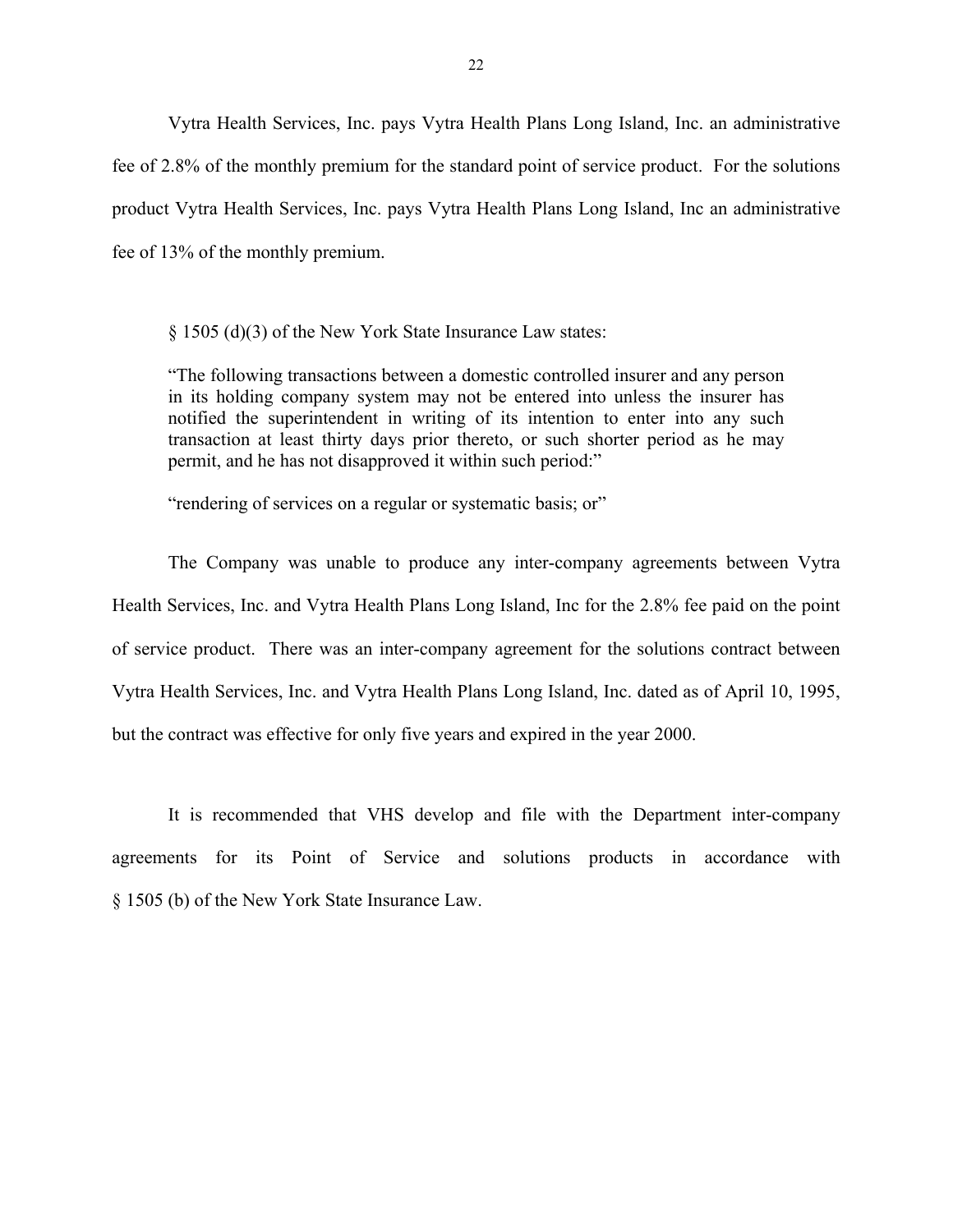## **MARKET CONDUCT EXAMINATION**

<span id="page-24-0"></span>As part of the Department's examination of Vytra Health Services, Inc., a review of the manner in which VHS conducts its business practices and fulfills its contractual obligations to policyholders and claimants has been performed. This review contains significant findings and covers transactions occurring through December 31, 2001.

The purpose of this review is to assist VHS in addressing problems that are of such a nature that corrective action is required. Accordingly, this report is confined to comments on those matters that involves departures from laws, regulations or rules, or which are deemed to require an explanation or description.

#### A. Grievances and Appeals

The examiners reviewed a sample of seven grievance cases and the corresponding contracts for compliance with Article 48 of the New York State Insurance Law. Two of the seven grievance cases went to a second level appeal. The second level appeal for these two cases were also reviewed.

It was noted that the Company did not provide a specific reason for its appeals decision on the determination notices on both of the appeal files reviewed. The appeal notice only states that the original determination was upheld. It is Vytra's position that the appeal notices in conjunction with the original grievance letter satisfied the requirements of the Insurance Law. Notwithstanding the foregoing, Vytra has revised its appeal letters to include the specific reasons for the determination.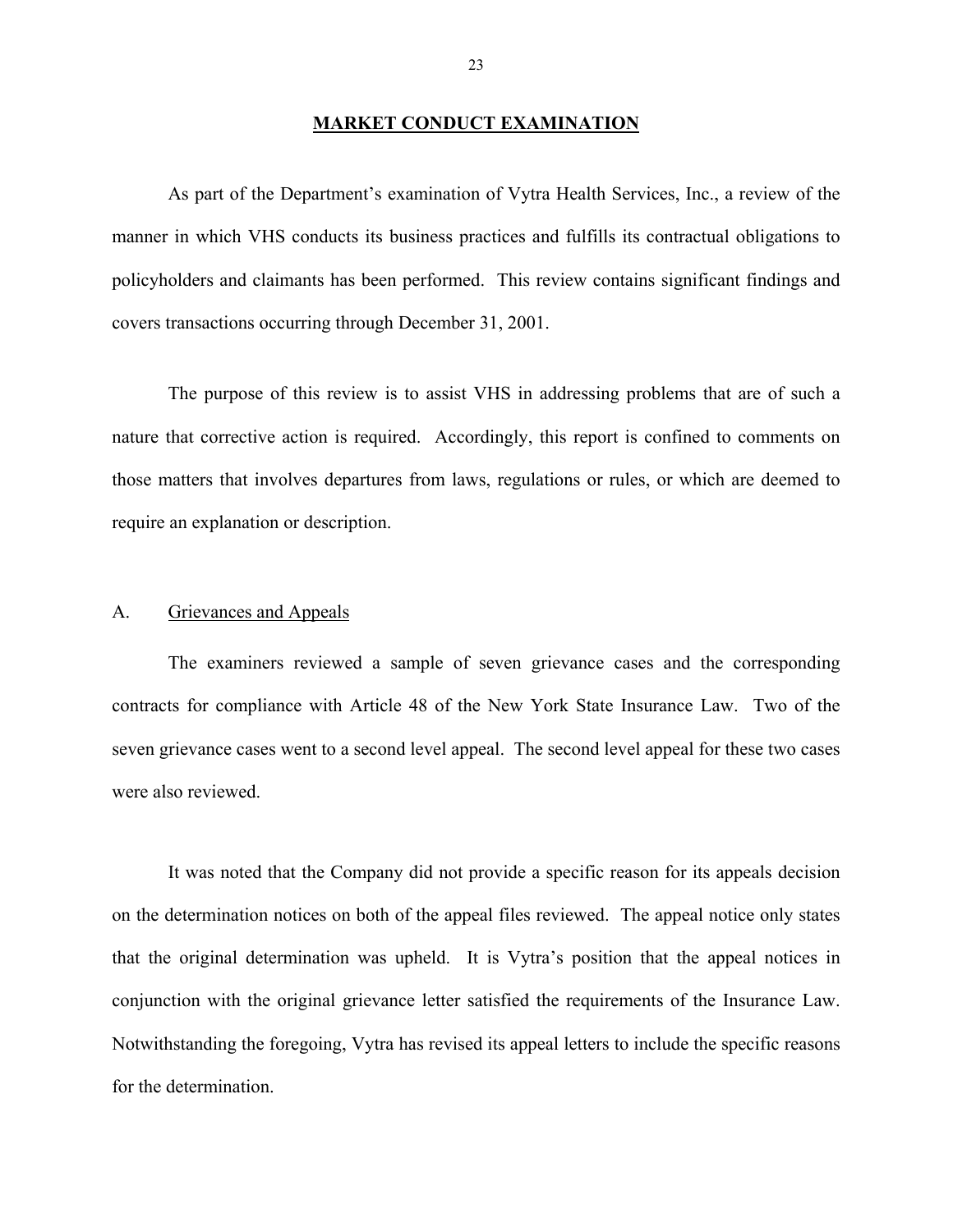#### <span id="page-25-0"></span>B. Underwriting and Rating

A review of VHS's experience rating practices and policies was performed to determine compliance with Section 4308(b) of the Insurance Law and Department Regulation 62 {11 NYCRR 52}.

The Department's Circular Letter #26 of 2000 specifically states that such a formula shall be in keeping with the provisions of Insurance Law Section 4308 (b), 10 NYCRR Part 98.5 and 11 NYCRR Part 52.40; and must be filed by the HMO and approved by the Superintendent pursuant to Section 4308(b) and Part 98.5.

§ 4308 (b) of the New York State Insurance Law states:

 excessive, inadequate or unfairly discriminatory, provided, however, the superintendent may also corporation. The superintendent is authorized to promulgate rules and regulations which the superintendent deems necessary to carry out such deferral, reduction or rejection." "No corporation subject to the provisions of this article shall enter into any contract unless and until it shall have filed with the superintendent a schedule of the premiums or, if appropriate, rating formula from which premiums are determined, to be paid under the contracts and shall have obtained the superintendent's approval thereof. The superintendent may refuse such approval if he finds that such premiums, or the premiums derived from the rating formula, are consider the financial condition of such corporation in approving or disapproving any premium or rating formula. Any premium or formula approved by the superintendent shall make provision for such increase as may be necessary to meet the requirements of a plan approved by the superintendent in the manner prescribed in section four thousand three hundred ten of this article for restoration of the statutory reserve fund required by such section. Notwithstanding any other provision of law, the superintendent, as part of the rate increase approval process, may defer, reduce or reject a rate increase if, in the judgment of the superintendent, the salary increases for senior level management executives employed at corporations subject to the provisions of this article are excessive or unwarranted given the financial condition or overall performance of such

VHS initially submitted an experience-rating formula for an HMO / POS product to the Department on May 22, 2001. Premiums and claims for this product are shared between VHS and its immediate Parent Vytra Health Plans, Long Island, Inc., an HMO. The Department requested some modifications, and a final submission was made on September 27, 2001. On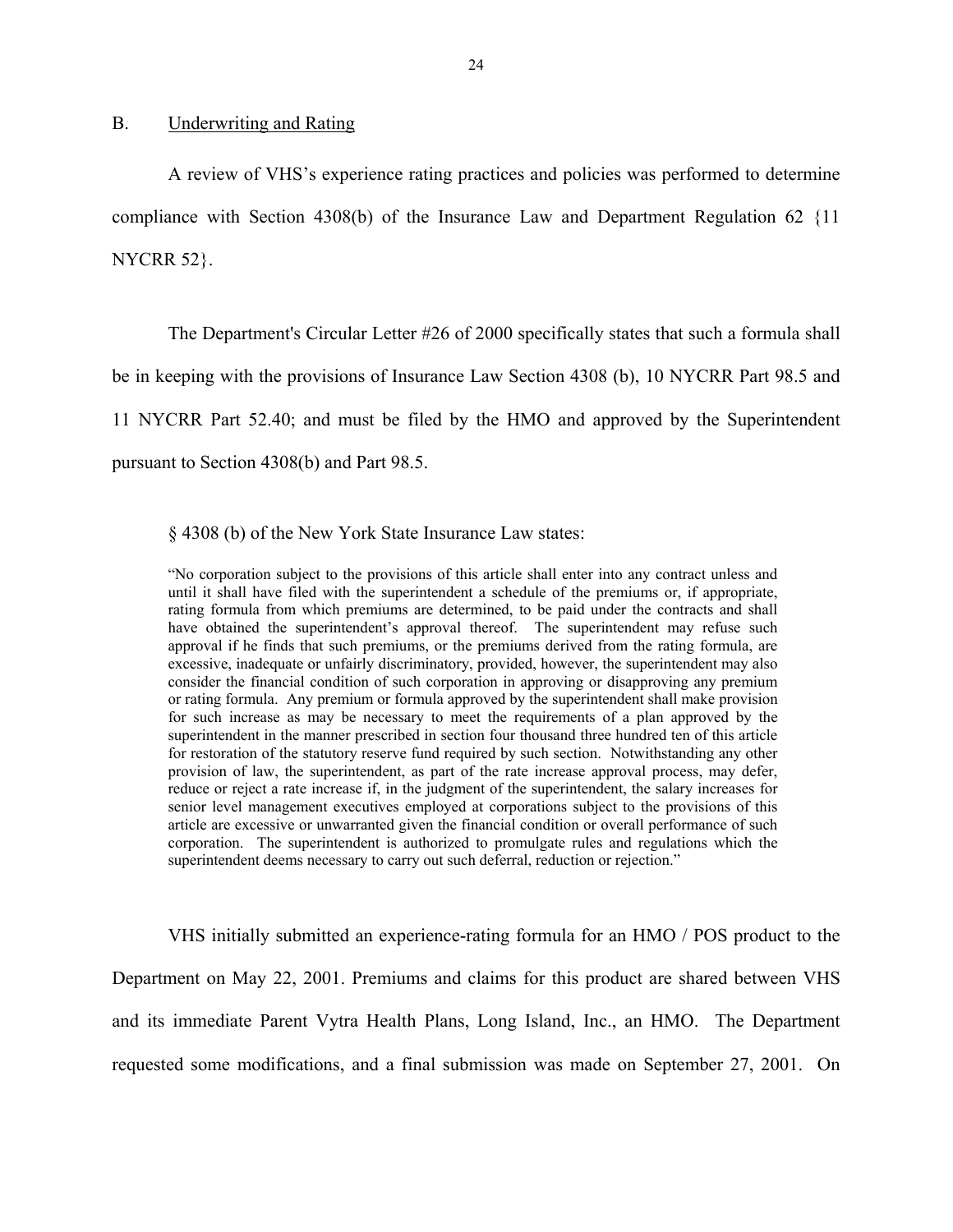October 17, 2001, the Department formally approved VHS's formula subject to the following conditions that were specifically stated in the approval letter:

(a) All rules and factors used shall be based on the experience rating formula on file with the Department; and

(b) Any change or revision in the procedure and/or factors of the experience rating formula shall be submitted to the Department for its review and approval, before any such changes or revisions are put in effect.

Notwithstanding the conditions set forth in the aforementioned approval, it was noted that the trend factors used in the calculation of the rates did not correspond to those on file with the Department. The Company increased its trend factors three times since their last filing with the Department. The trend factors were increased by 12% in November 2002, 13% in December 2002 and 15% in January 2003.

VHS utilizes an experience rating formula that blends experience-based rates with adjusted community rates. An issue was noted wherein on the last page of VHS's experience rated formula, the following is stated:

dollars needed for each month's renewals to assure that groups stay within these limits. "For renewing accounts with fewer than 100 subscribers, it is VHS's policy not to allow rate decreases under 10% or rate increases above 20%. The company reviews the total For renewing accounts with 100 to 200 subscribers, there is a blend of 50% of the rates required based on accounts experience and 50% of the rate calculated according to the pooling process described above. For the larger accounts within this size band, the rates are based on a blend of 75% experience-based rates and 25% pooled rates."

Based on VHS's interpretation of the above, their renewal strategy was to be implemented as follows: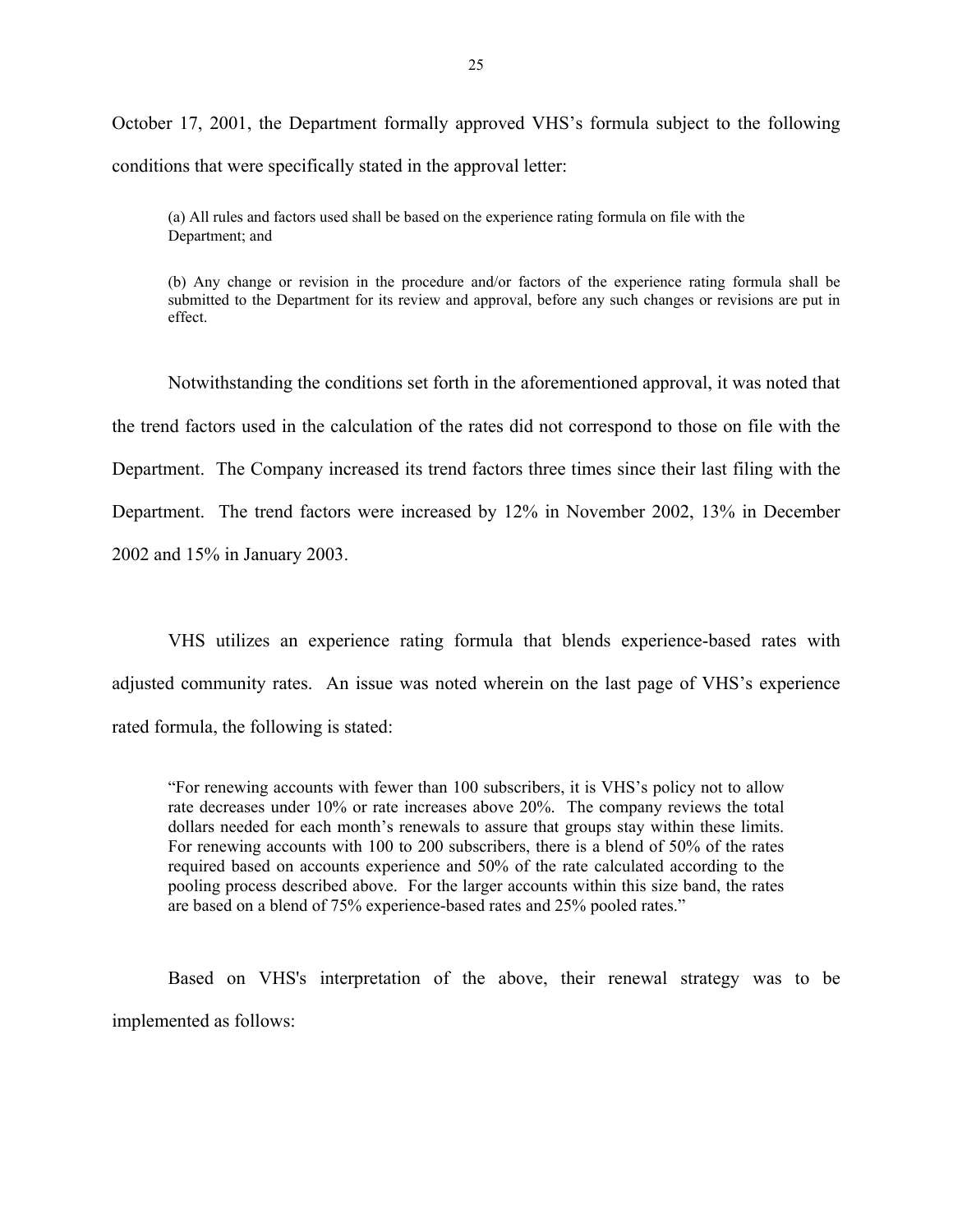- a. An initial calculation is done using the rules and factors outlined in the POS experience rating formula on file with the Department, including a "margin" provision for profit, as specified in the formula, for all groups to be renewed in a given month. [Premium calculation #1].
- b. All renewal actions for all groups in that month are aggregated to determine the total rate increase or the total dollars needed for that month's renewals.
- c. For renewals with fewer than 100 subscribers, which include most of VHS renewals, the POS formula specifies that renewal increases would be set within the range of -10% to +20%, meaning that decreases below -10% in (a) above will be raised to -10%, while increases in excess of  $+20\%$  in (a) above would be lowered to  $+20\%$ . [Premium calculation #2].
- d. For renewals with 100 to 200 subscribers, the POS formula calls for a blend of increases in (a) and (b), using weights of 50% and 50% respectively. [Premium calculation #2].
- e. For renewals with 200 or more subscribers, the POS formula calls for a blend of increases in (a) and (b), using weights of 75% and 25% respectively. [Premium calculation #2].

A review of actual groups indicates that the rules specified at step (c), (d) and (e) were not adhered to. Furthermore, the renewal increases actually implemented were again at variance with the premium calculation #2.

The exhibit below shows the results of the review of a sample of three VHS's experience rated policies. The differences in the target calculation from the initial calculation are the results of revisions in certain rating components.

| <b>Policy</b> | Premium<br><b>Calculation</b><br>#1 | $\frac{6}{9}$<br>increase | Premium<br>Calculation<br>#2 | $\frac{0}{0}$<br>increase | <b>Difference</b><br>$(2-1)$ | Actual<br>Premium<br>Charged | $\frac{0}{0}$<br>increase | <b>Difference</b><br>$(Actual-2)$ |
|---------------|-------------------------------------|---------------------------|------------------------------|---------------------------|------------------------------|------------------------------|---------------------------|-----------------------------------|
|               | 924,048<br>S                        | 10.07%                    | 943,624                      | 12.40%                    | \$19,576                     | 931,865<br>S                 | 11.00%                    | (11,759)                          |
| 2             | 1,234,061                           | 23.74%                    | 1,166,841                    | 17.00%                    | (67,220)                     | 1,136,925                    | 14.00%                    | (29,916)<br>S                     |
|               | 2,334,234                           | 25.56%                    | 2,268,084                    | 22.00%                    | (66, 150)                    | 2,090,657                    | 12.46%                    | (177, 427)                        |

**Note: Premium calculation #1 includes a factor for margin. Premium calculation #2 excludes the factor for margin.**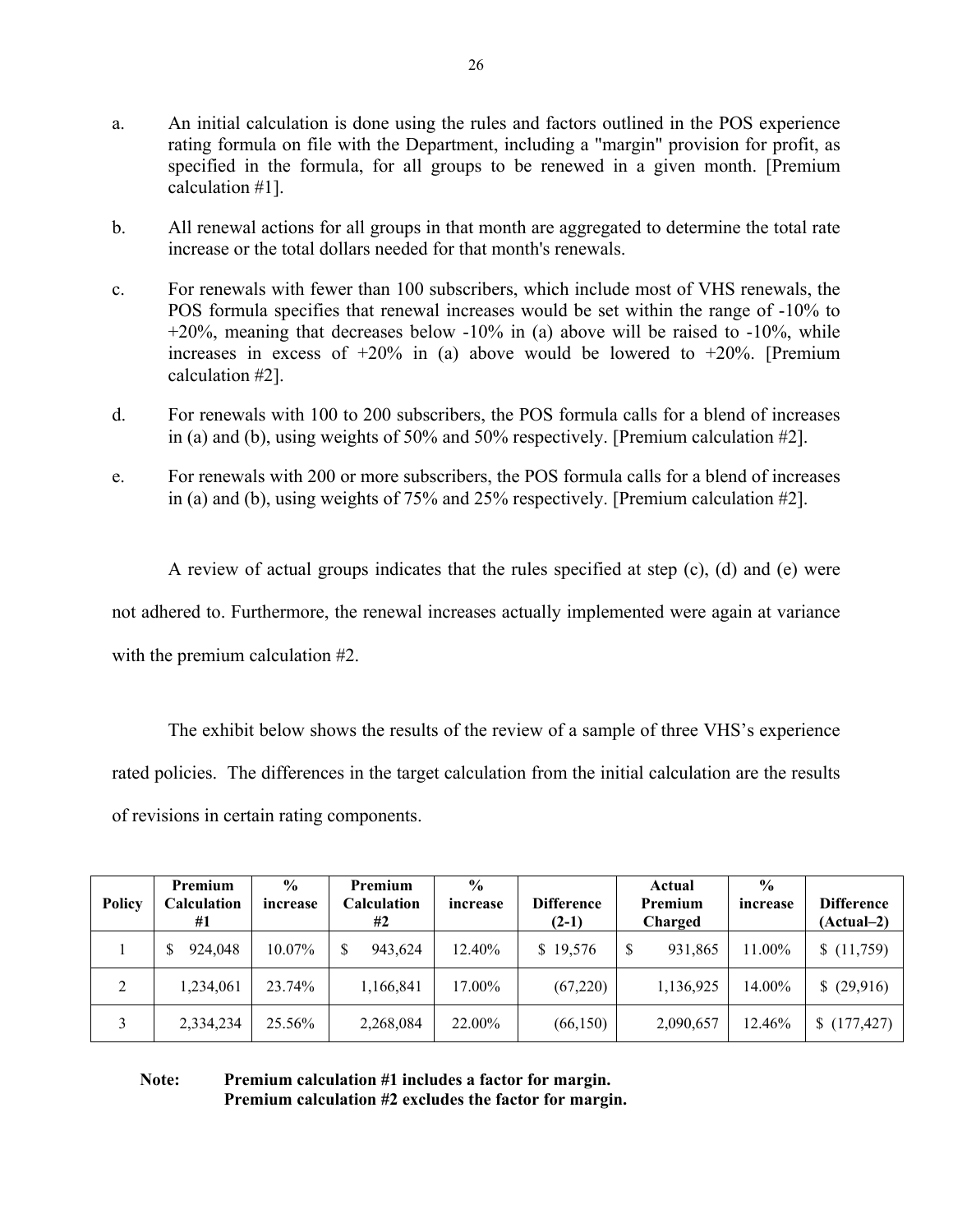<span id="page-28-0"></span>The process utilized by VHS to determine the premium for its the experience-rated business is in violation of Section 4308(b) and is discriminatory, as two groups getting the same increases in pursuant to the approved experience rating formula may end up with significantly different rate increases from the target rate calculation. Additionally, it is noted that VHS eliminates all references for the margin components utilized by VHS in the documents provided to the group. VHS simply adjusts other components for trends, stop loss, GME expenses, etc. Additionally, a component not reflected in premium calculation #1, is a component labeled "credibility", which VHS has stated is a plugged factor, to achieve the desired target increase.

It is recommended that VHS determine its premium rates pursuant to the experience rating formula on file with the Department.

It is recommended that VHS file any modifications to its rating plans with the Department pursuant to § 4308 (b) of the New York State Insurance Law.

It is recommended that VHS apply it's approved experience-rated formula to all of its new and renewal experience contracts in-force during the period January 1, 2003 through present and take the necessary steps to refund any overcharges.

### C. Claims Processing

This review was performed by using a statistical sampling methodology covering the period January 1, 2001 through June 30, 2002 in order to evaluate the overall accuracy and compliance environment of VHS's claim's processing.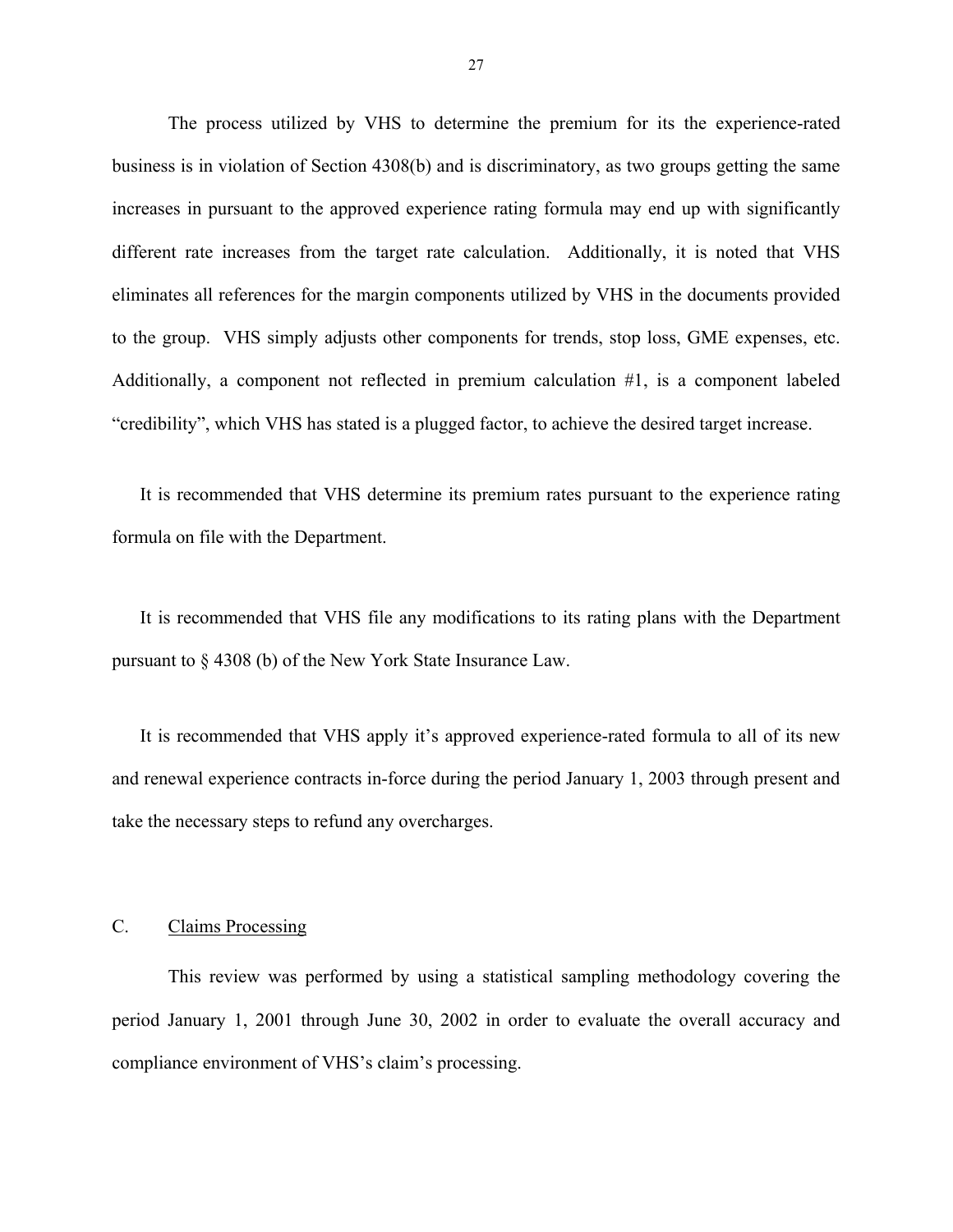The Company's population of claims was divided into medical and hospital claims segments. A random statistical sample was drawn from each group. It should be noted for the purpose of this project, those medical costs characterized as Pharmacy, Medicare/Medicaid, Dental, Capitated Payments, and HCRA bulk payments were excluded.

The sample size for each population was comprised of 167 randomly selected unique claims. A second random sample of 50 items from each of the groups was also generated as "replacement items" in the event it was determined a particular claim selected in the sample should not be tested. Accordingly, various replacement items were appropriately utilized. In total 334 claims were selected for this review.

The examination review revealed that overall claims processing financial accuracy levels were 81.44% for Medical Claims and 80.84% for Hospital Claims. Overall claims processing procedural accuracy levels were 59.88% for Medical Claims and 50.30% for Hospital Claims. Financial accuracy is defined as the percentage of times the dollar value of the claim payment was correct. Procedural accuracy is defined as the percentage of times a claim was processed in accordance with VHS's claim processing guidelines and/or Department regulations. An error in processing accuracy may or may not affect the financial accuracy.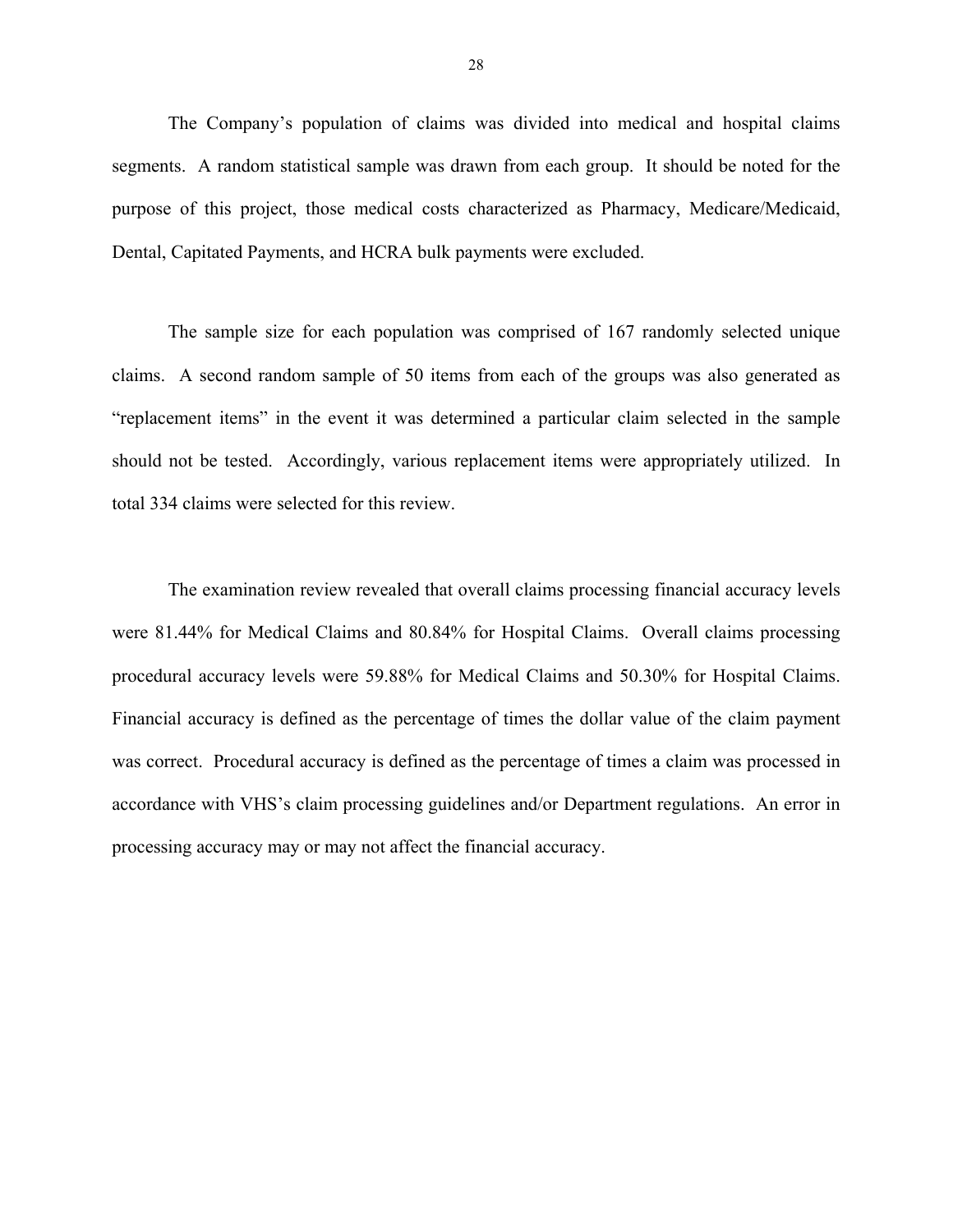The following charts illustrate the financial and procedural claims accuracy findings summarized above.

|                              | Medical<br>Claims | Hospital<br>Claims |
|------------------------------|-------------------|--------------------|
| Claim Population             | 399,296           | 24,759             |
| Sample Size                  | 167               | 167                |
| Number of claims with Errors | 32                | 31                 |
| <b>Calculated Error Rate</b> | 18.56%            | 19.16%             |
| <b>Upper Error limit</b>     | 24.46%            | 25.13%             |
| Lower Error limit            | 12.67%            | 13.19%             |
| Calculated claims in error   | 74,109            | 4,744              |
| Upper limit Claims in error  | 97,668            | 6,222              |
| Lower limit Claims in error  | 50,591            | 3,266              |

## **Summary of Financial Claims Accuracy**

Note: The upper and lower error limits represent the range of potential error (e.g., if 100 samples were selected the rate of error would fall between these limits 95 times.)

## **Summary of Procedural Accuracy**

|                              | Medical<br>Claims | Hospital<br>Claims |
|------------------------------|-------------------|--------------------|
| Claim Population             | 399,296           | 24,759             |
| Sample Size                  | 167               | 167                |
| Number of claims with Errors | 67                | 83                 |
| <b>Calculated Error Rate</b> | 40.12%            | 49.70%             |
| <b>Upper Error limit</b>     | 47.55%            | 57.28%             |
| Lower Error limit            | 32.69%            | 42.12%             |
| Calculated claims in error   | 160,198           | 12,305             |
| Upper limit Claims in error  | 189,865           | 14,182             |
| Lower limit Claims in error  | 130,530           | 10,428             |

Note: The upper and lower error limits represent the range of potential error (e.g., if 100 samples were selected the rate of error would fall between these limits 95 times.)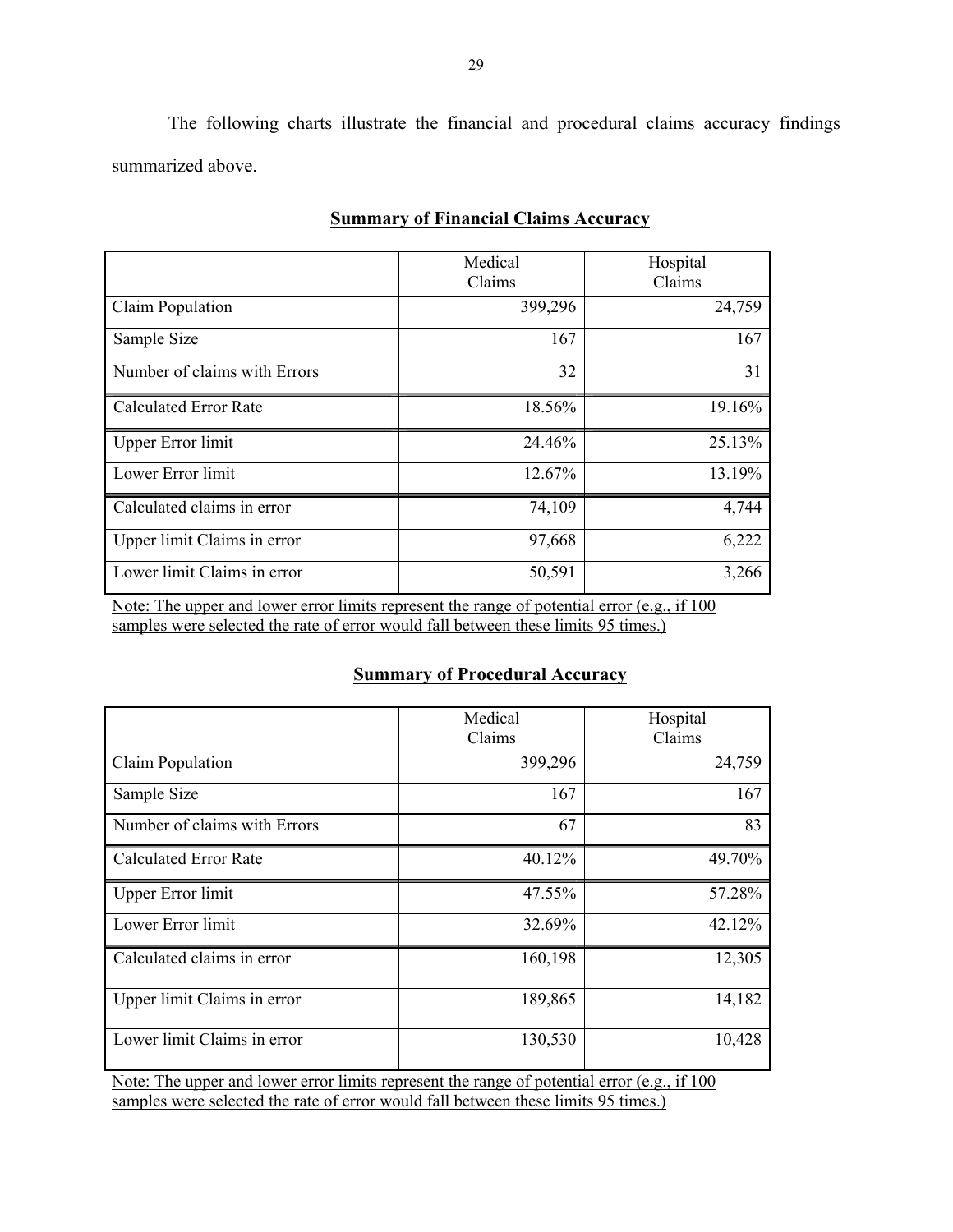During the process of examining the claims within the various claim adjudication samples, the following was noted:

- During the period November 1, 2001 through February 28, 2002 VHS reimbursed nonparticipating providers for services performed at in-network facilities according to VHS's contracted fee schedule. These non-participating providers should have been reimbursed based upon the usual, customary and reasonable rate. The Company discovered the problem and has taken steps to identify and reimburse the affected providers.
- Many of VHS's contracts with hospitals included discounts on the amount charged. The average discount taken was 20% of the billed amount before application of the copayment. The examiners found multiple instances where this discount was taken after the co-payment was deducted. In addition the actual payment after the discount was deducted was not shown as the amount paid amount on the claim data file provided to the examiners.

#### D. Prompt Pay

§3224-a of the New York State Insurance Law "Standards for prompt, fair and equitable settlement of claims for health care and payments for health care services" requires all insurers to pay undisputed claims within forty-five days of receipt. If such undisputed claims are not paid within forty-five days of receipt, interest may be payable.

§3224-a (a) of the New York State Insurance Law states that:

<sup>&</sup>quot;(a) Except in a case where the obligation of an insurer or an organization or corporation licensed or certified pursuant to article forty-three of this chapter or article forty-four of the public health law to pay a claim submitted by a policyholder or person covered under such policy or make a payment to a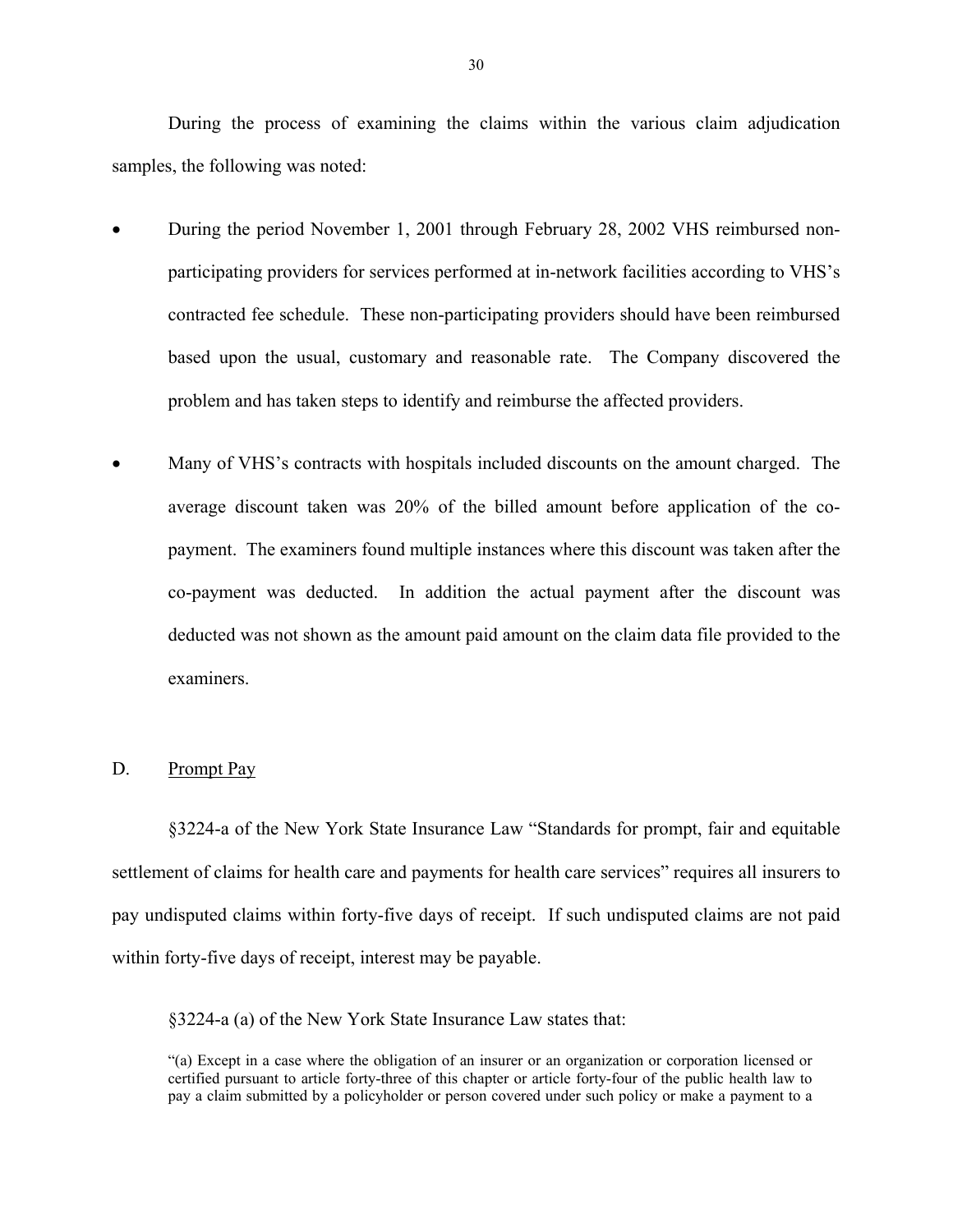health care provider is not reasonably clear, or when there is a reasonable basis supported by specific information available for review by the superintendent that such claim or bill for health care services rendered was submitted fraudulently, such insurer or organization or corporation shall pay the claim to a policy-holder or covered person or make a payment to a health care provider within forty-five days of receipt of a claim or bill for services rendered."

#### §3224-a (c) of the New York State Insurance Law states that:

 health care provider or person submitting the claim, in full settlement of the claim or bill for health "(c) Each claim or bill for health care services processed in violation of this section shall constitute a separate violation. In addition to the penalties provided in this chapter, any insurer or organization or corporation that fails to adhere to the standards contained in this section shall be obligated to pay to the care services, the amount of the claim or health care payment plus interest on the amount of such claim or health care payment of the greater of the rate equal to the rate set by the commissioner of taxation and finance for corporate taxes pursuant to paragraph one of subsection (e) of section one thousand ninety-six of the tax law or twelve percent per annum, to be computed from the date the claim or health care payment was required to be made. When the amount of interest due on such a claim is less then two dollars, an insurer or organization or corporation shall not be required to pay interest on such claim."

A statistical sample of claims not paid within 45 days of submission to the HMO was reviewed to determine whether the payment was in violation of the timeframe requirements of §3224-a (a) of the New York State Insurance Law and if interest was appropriately paid pursuant to §3224-a (c) of the New York State Insurance Law. Accordingly, all claims that were not paid within 45 days during the period January 1, 2001 through June 30, 2002 was segregated. A statistical sample of this population was then selected to determine whether the claims were subject to interest, and whether such interest was properly calculated, as required by statute.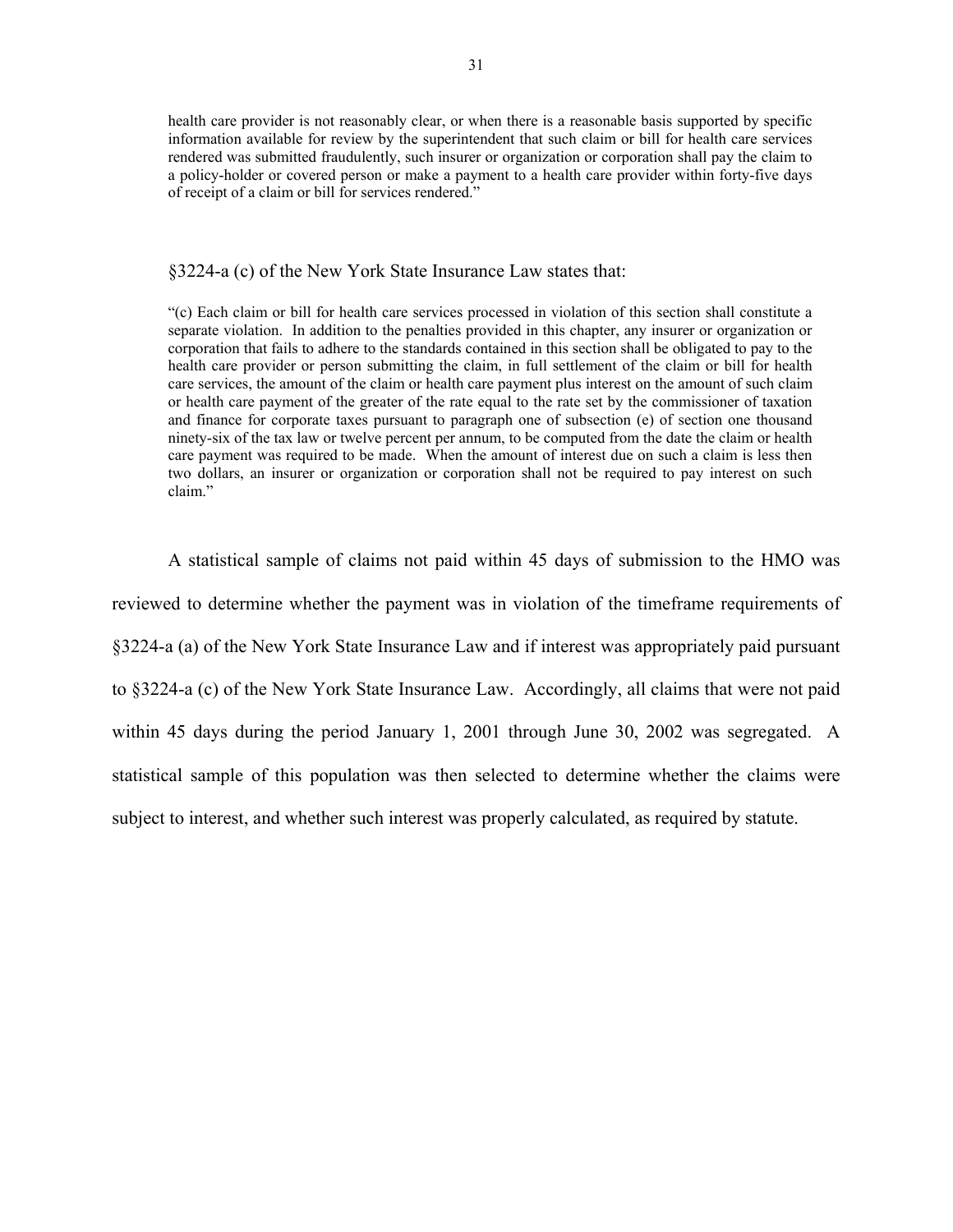The following charts illustrate Prompt Pay compliance as determined by this examination:

|                                      | Medical<br>Claims | Hospital<br>Claims |
|--------------------------------------|-------------------|--------------------|
| <b>Total Population</b>              | 399,296           | 24,759             |
| Claim Population unpaid over 45 days | 2,046             | 238                |
| Sample Size                          | 167               | 167                |
| Number of claims with Errors         | 167               | 166                |
| <b>Calculated Error Rate</b>         | 100%              | 99.40%             |
| <b>Upper Error limit</b>             | 100%              | 100%               |
| Lower Error limit                    | 100%              | 98.23%             |
| Calculated claims in error           | 2,046             | 237                |
| Upper limit Claims in error          | 2,046             | 238                |
| Lower limit Claims in error          | 2,046             | 234                |

|--|

Note: The upper and lower error limits represent the range of potential error (e.g., if 100 samples were selected the rate of error would fall between these limits 95 times.)

## Summary of Violations of Section 3224-a (c)

|                                      | Medical | Hospital |
|--------------------------------------|---------|----------|
|                                      | Claims  | Claims   |
|                                      |         |          |
| <b>Total Population</b>              | 399,296 | 24,759   |
|                                      |         |          |
| Claim Population unpaid over 45 days | 2,046   | 238      |
|                                      |         |          |
| Sample Size                          | 167     | 167      |
|                                      |         |          |
| Number of claims with Errors         | 5       | 5        |
|                                      |         |          |
|                                      |         |          |
| <b>Calculated Error Rate</b>         | 2.99%   | 2.99%    |
|                                      |         |          |
| <b>Upper Error limit</b>             | 5.58%   | 5.58%    |
|                                      |         |          |
| Lower Error limit                    | .41%    | $.41\%$  |
|                                      |         |          |
| Calculated claims in error           | 544     | 75       |
|                                      |         |          |
| Upper limit Claims in error          | 1,015   | 140      |
|                                      |         |          |
| Lower limit Claims in error          | 75      | 10       |
|                                      |         |          |

Note: The upper and lower error limits represent the range of potential error (e.g., if 100 samples were selected the rate of error would fall between these limits 95 times.)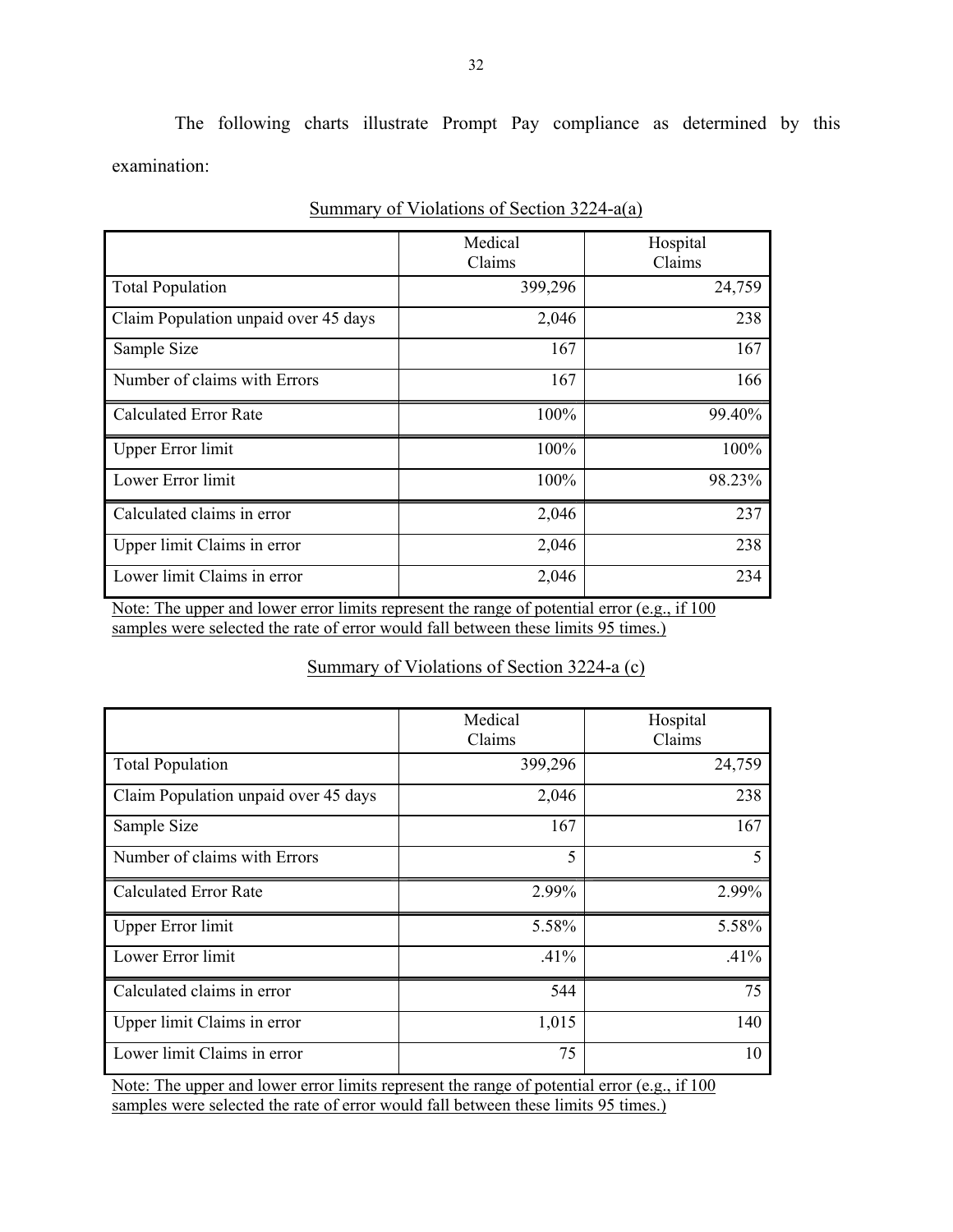<span id="page-34-0"></span>It is noted that the extrapolated number of violations relates to the population of claims used for the sample, which consisted of only those claims paid over forty-five days from receipt during the period January 1, 2001 through June 30, 2002, or just over 1% (.54%) of the 2,284 claims processed during the period.

It is the policy of the Company to pay all claims within 45 days where VHS's obligation to pay is clear while issuing denial notices within 30 days in all cases where the obligation to pay is not. The review found that 166 out of 167 hospital claims and 167 out of 167 medical claims were in violation of §3224-a (a) of the New York State Insurance Law.

It is recommended that the Company take steps to ensure that the provisions of §3224-a

(a) of the New York State Insurance Law regarding the prompt payment of claims fully implemented and complied with.

## E. Denials

§3224-a (b) of the New York Insurance Law states that:

 "(b) In a case where the obligation of an insurer or an organization or corporation licensed or certified care services rendered is not reasonably clear due to a good faith dispute regarding the eligibility of a person for coverage, the liability of another insurer or corporation or organization for all or part of the pursuant to …article forty-four of the public health law to pay a claim or make a payment for health claim, the amount of the claim, the benefits covered under a contract or agreement, or the manner in which services were accessed or provided, an insurer or organization or corporation shall pay any undisputed portion of the claim in accordance with this subsection and notify the policyholder, covered person or health care provider in writing within thirty calendar days of the receipt of the claim: (1) that it is not obligated to pay the claim or make the medical payment, stating the specific reasons why it is not liable; or (2) to request all additional information needed to determine liability to pay the claim or make the health care payment. Upon receipt of the information requested in paragraph two of this subsection or an appeal of a claim or bill for health care services denied pursuant to paragraph one of this subsection, an insurer or organization or corporation licensed pursuant to article forty-three of this chapter or article forty-four of the public health law shall comply with subsection (a) of this section."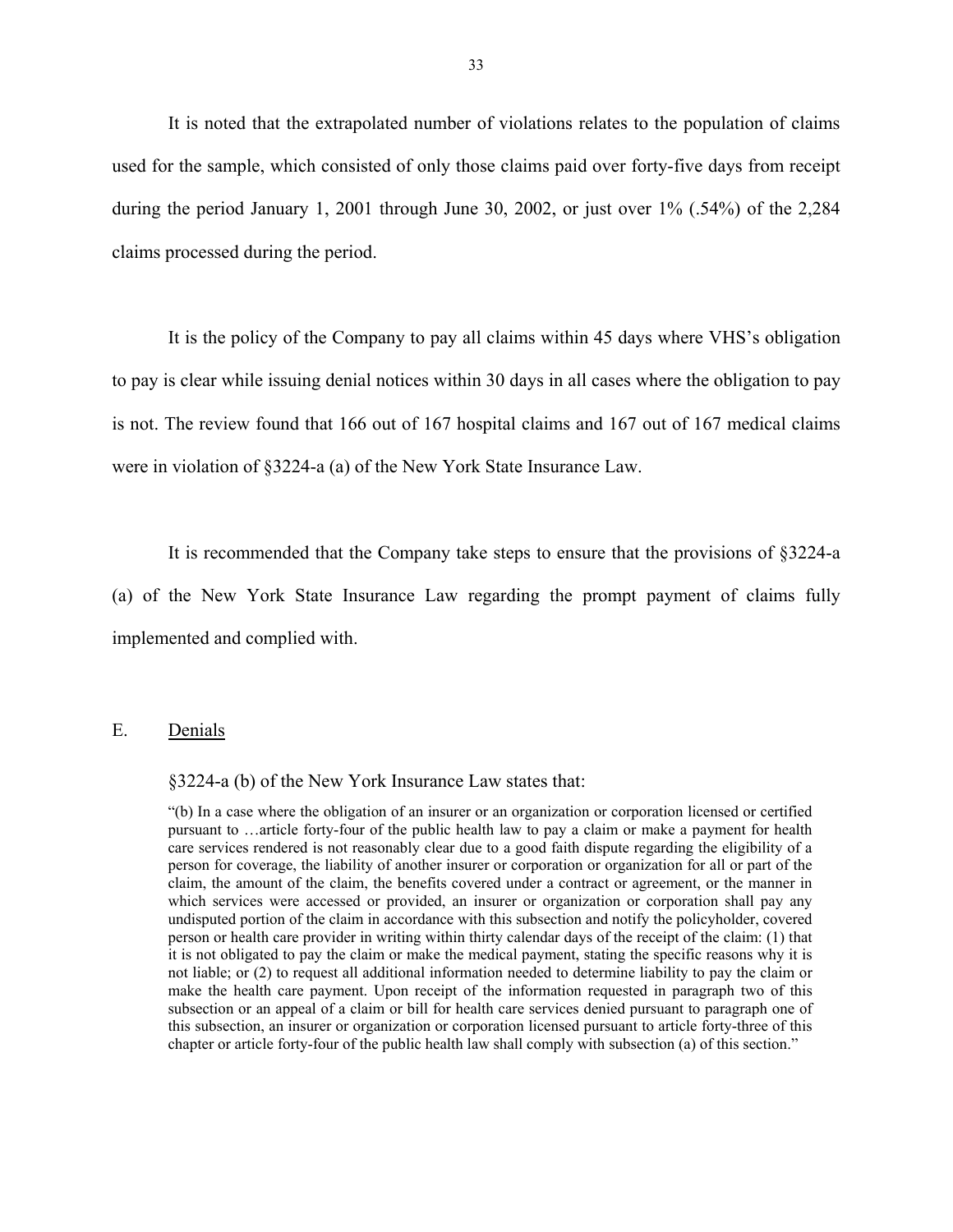<span id="page-35-0"></span>A sample of 30 claims that were adjudicated past 30 days of the date of receipt where no payment was made were reviewed to determine compliance with §3224-a (b) of the New York Insurance Law.

The review discovered that 26 of the 30 claims reviewed were in violation of the statue. Most the claims reviewed were denied and released by the claims processor within 30 days and sent to the account payable unit. However by the time the accounts payable unit released the claim and a denial notice was sent the 30-day time frame had been exceeded.

It is recommended that VHS comply with §3224-a (b) of the New York Insurance Law and issue denial notices on a timely basis.

#### F. Explanation of Benefits

§ 3234 (a) of the New York State Insurance Law states:

"Every insurer, including health maintenance organizations operating under article forty-four of the public health law or article forty-three of this chapter and any other corporation operating under article forty-three of this chapter, is required to provide the insured or subscriber with an explanation of benefits form in response to the filing of any claim under a policy or certificate providing coverage for hospital or medical expenses, including policies and certificates providing nursing home expense or home care expense benefits."

§ 3234 (c) of the New York State Insurance Law states:

"Except on demand by the insured or subscriber, insurers, including health maintenance organizations operating under article forty-four of the public health law or article forty-three of this chapter and any other corporation operating under article forty-three of this chapter, shall not be required to provide the insured or subscriber with an explanation of benefits form in any case where the service is provided by a facility or provider participating in the insurer`s program and full reimbursement for the claim, other than a co-payment that is ordinarily paid directly to the provider at the time the service is rendered, is paid by the insurer directly to the participating facility or provider."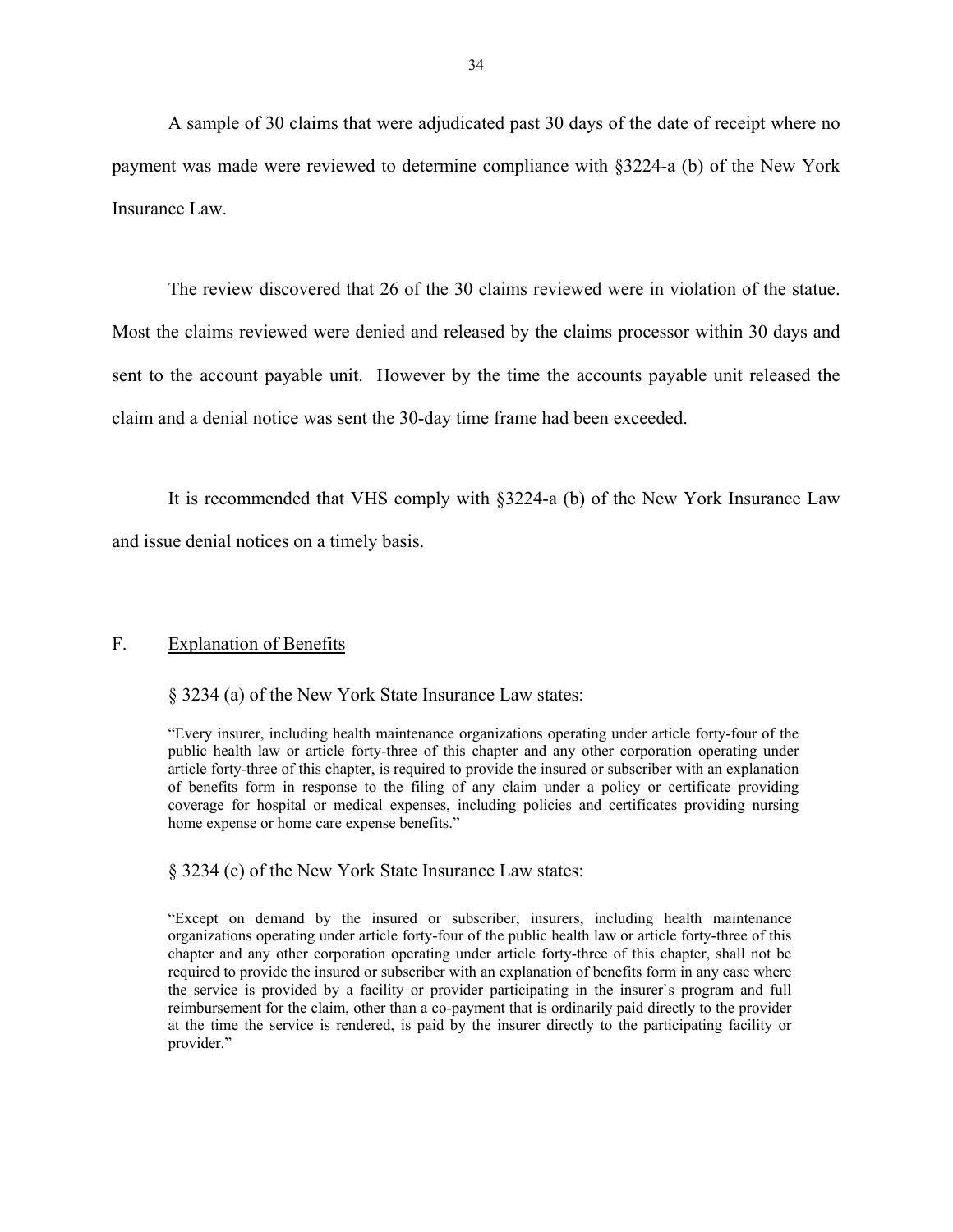The Company's policy when participating providers are used is to send an explanation of benefit form to the member only in cases where the member incurs some responsibility for payment. In instances where portions of the providers bill is denied but the provider cannot balance bill the member VHS will not send an explanation of benefit form. Section 3234 (c) of the Insurance Law states that explanation of benefit are not required only when full reimbursement is made for the claim other than a co-payment.

The examiners found that in 12 out of 167 medical claims reviewed and 16 out of 167 hospital claims reviewed VHS failed to send an explanation of benefit form to the member. This is contrary to § 3234 (a) of the New York State Insurance Law.

It is recommended that Explanation of Benefit statements be sent to policyholders in those cases where the service is provided by a facility or provider participating in the insurer`s program and full reimbursement for the claim, other than a co-payment that is ordinarily paid directly to the provider at the time the service is rendered, is paid by the insurer directly to the participating facility or provider. pursuant to § 3234 (a) of the New York State Insurance Law.

During the claims review it was also found that VHS's explanation of benefits issued to the member did not show the correct amount paid on the claim. The contract discounts applied to certain providers were not reflected in the explanation of benefits statement.

It is recommended that VHS's Explanation of Benefits Statements show the discounted payments made when applicable.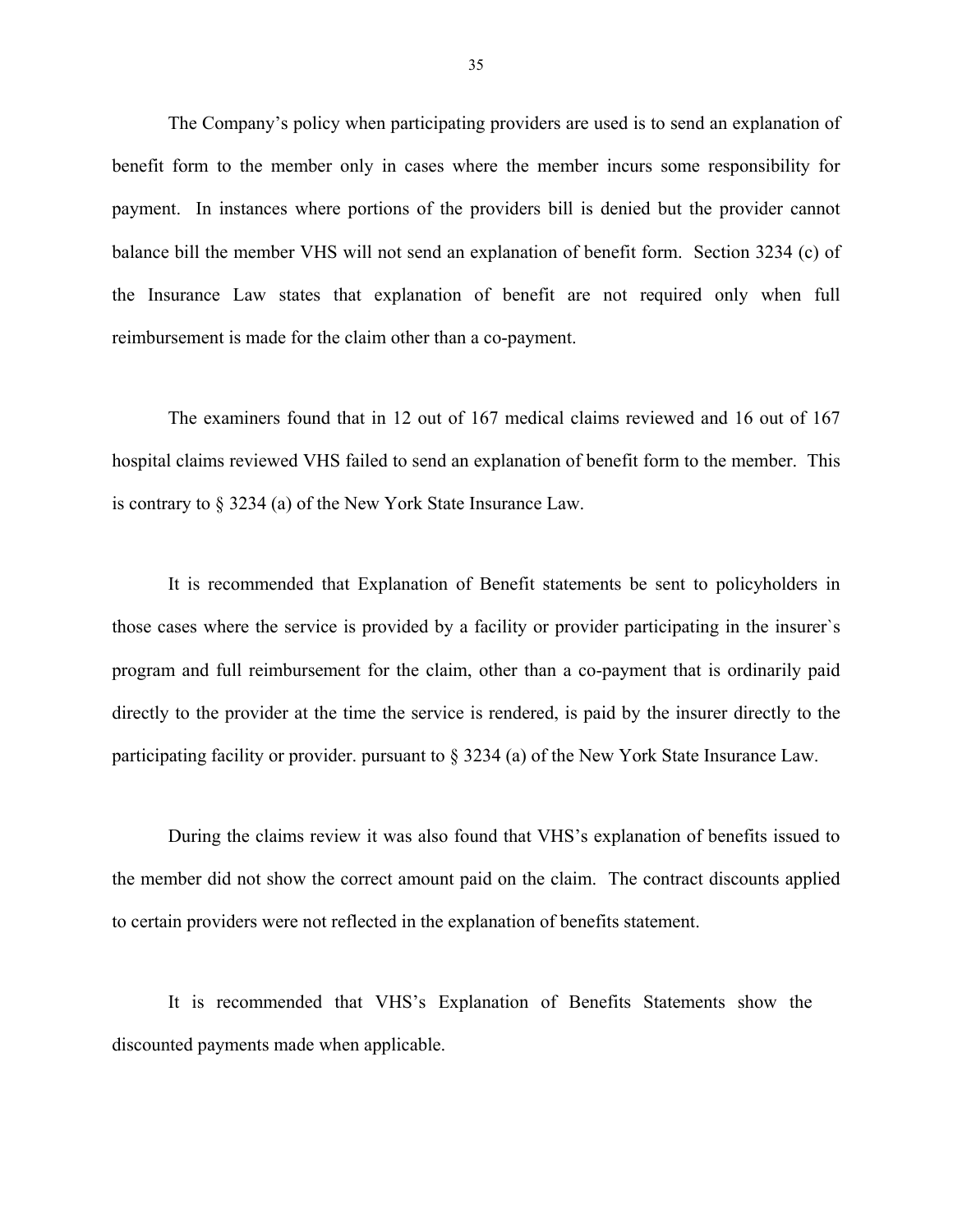## 8. COMPLIANCE WITH PRIOR REPORT ON EXAMINATION

The prior report contained three comments and recommendations as follows (page numbers refer to the prior report):

## **ITEM**

## PAGE NO.

## A. Management

It is recommended that the Company comply with New York Insurance Law section  $1201(a)(5)(B)(v)$  and maintain the number of board members at no less than thirteen 3

The Company has complied with this recommendation.

## B. Reinsurance

It is recommended that the reinsurance contract be amended to conform to the requirements of Section  $1308(a)(2)(A)(i)$  of the New York Insurance Law. 8

VHS has not complied with this recommendation and it is repeated herein.

## C. Custodial Agreement

It is recommended that the Company enter into a formal custodial agreement with the bank that contains, at a minimum, protective covenants and provisions suggested by this Department. 10

VHS has not complied with this recommendation and it is repeated herein. 10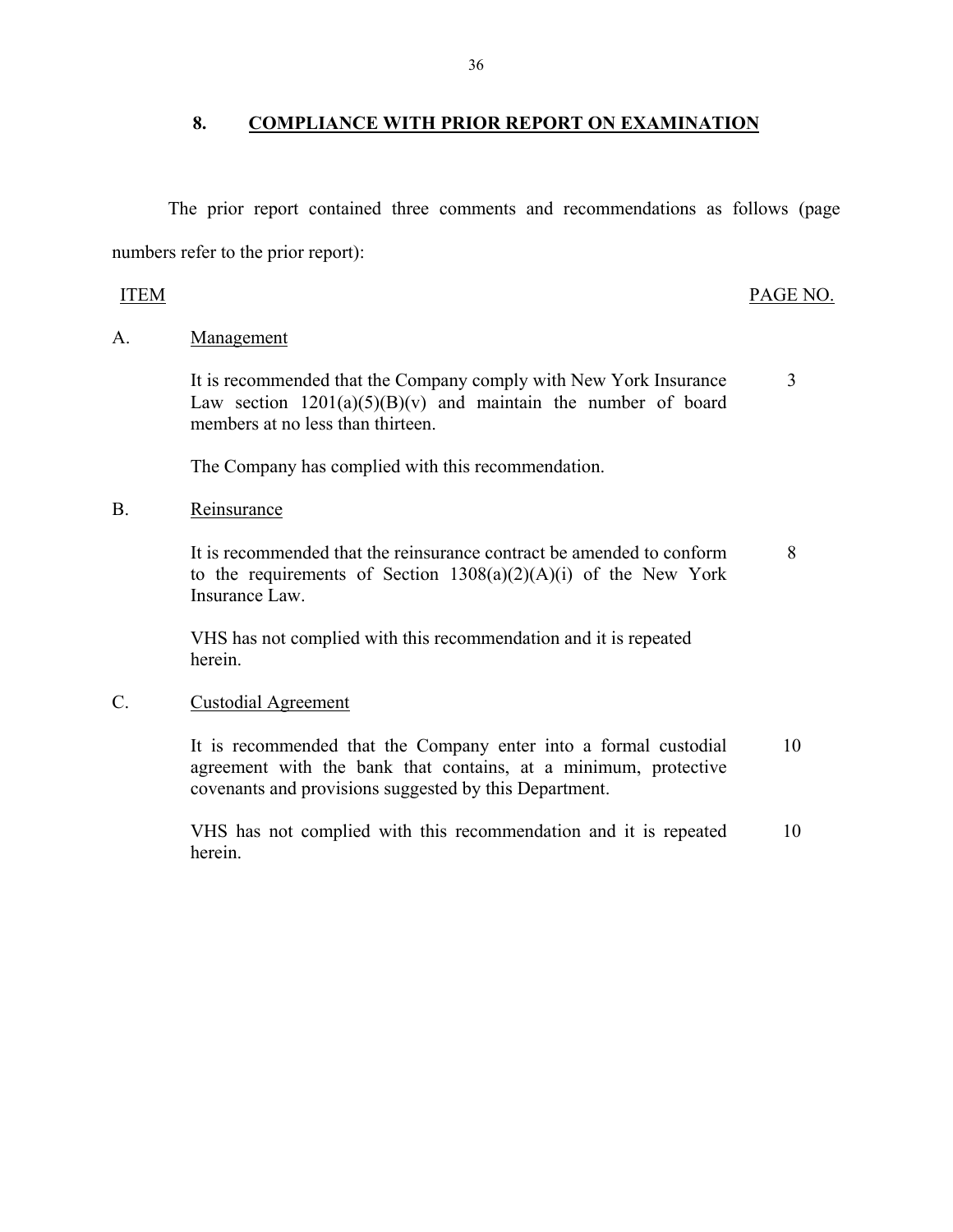## **9. SUMMARY OF COMMENTS AND RECOMMENDATIONS**

#### **ITEM NO.**

#### **PAGE NO.**

5-6

#### **Management**

A. As of December 31, 2001 Daniel McGowan President & COO of the Health Insurance Plan of Greater New York served on the board of Vytra Health Services, Inc. in the public director category. In the opinion of the Department Daniel McGowan as an officer/employee of VHS's ultimate parent, The Health Insurance Plan of Greater New York cannot adequately represent the public director category on the board. Daniel McGowan resigned from the board on April 30, 2002 and was replaced in the public director category by Peter Scarlatos.

#### **Accounts and Records**

- B. The Company did not list any premiums received in advance on its 2001 annual statement filing. The amount for premiums received in advance as of December 31, 2001 amounted to \$306,208 and was improperly included with trade payables in VHS's trial balance. The trade payables sub-account is part of the general expenses due and accrued account on the 2001 annual statement. The Company filed an amended 2001 statement with the Department, which listed premiums received in advance separately.
- C. The Company's general expenses due and accrued account 11 included a non-admitted HealthCare Receivable amount of \$171,274 that was over 90 days past due. This amount represents claim overpayments made by VHS that have not been repaid by providers. The Company's accounts payable aging schedule showed an additional amount of \$50,917 on the 90 days past due balance; however, VHS admitted this amount as an accounts payable debit balance. The \$50,917 overpayment was made to in network physicians and as such VHS believed the amount was more likely to be recovered despite the age of the receivable by offsetting the amount against any future claim made by the providers. No changes were made to the balance sheet because the amount was insignificant. The Company has stated that they will treat all receivables over 90 days as non-admitted assets in the future.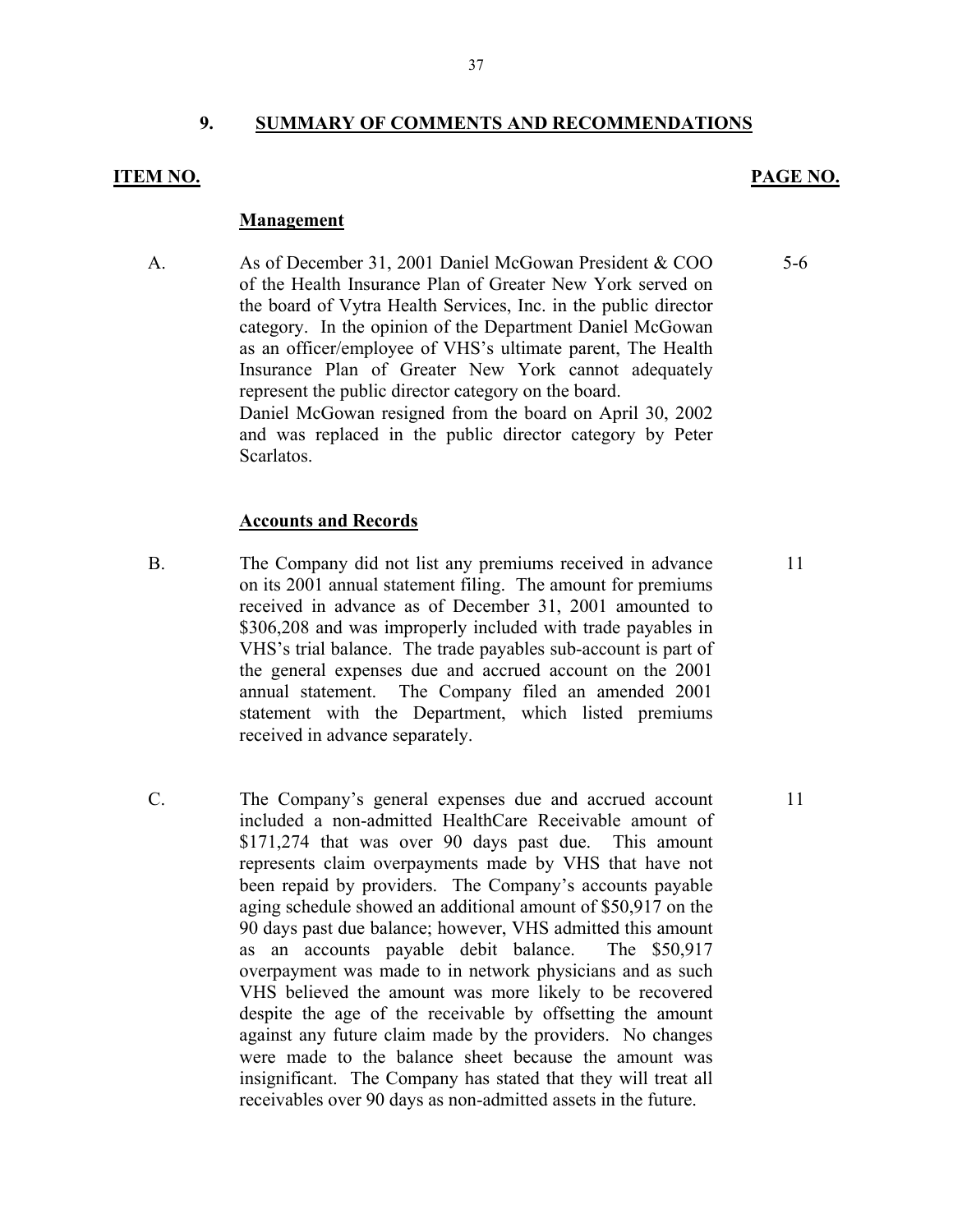## **ITEM NO. PAGE NO.**

#### **Accounts and Records**

- D. The Company failed to list any claims adjustment expenses on its annual statement for the year 2001. It should be noted that VHS engaged the firm of Milliman USA to review its claims unpaid and file its actuarial certification with the Department. As part of the review Milliman USA noted that VHS did not include any explicit provision for the administrative expenses associated with processing unpaid claims. Accordingly, Milliman USA added 3% to VHS's outstanding claim liability for loss adjustment expense based upon its own experience with other health plans. Notwithstanding Milliman's recommendation, VHS did not report such a reserve in its filed annual statement. The Company subsequently filed an amended annual statement for 2001, which separately listed the unpaid claims adjustment expenses.
- E. It is recommended that VHS insert the footnote required by §1307(c) of the New York State Insurance Law in its annual and quarterly filings with the Department. 12

#### **Cash**

- F. It is recommended that VHS take steps to ensure that shortterm investments are properly reflected as such in its annual statement filings with the Department. 17
- G. It is recommended that VHS files abandoned property reports according to Section 1316 of the Abandoned Property Law and publish a list of unclaimed checks as required by this section. 17

#### **Short Term Investments**

H. It is recommended that the board of directors authorize and approve the Company's investment transactions in accordance with the provisions of Section 1411(a) of the New York Insurance Law and that such transactions be appended to the minutes thereof.

12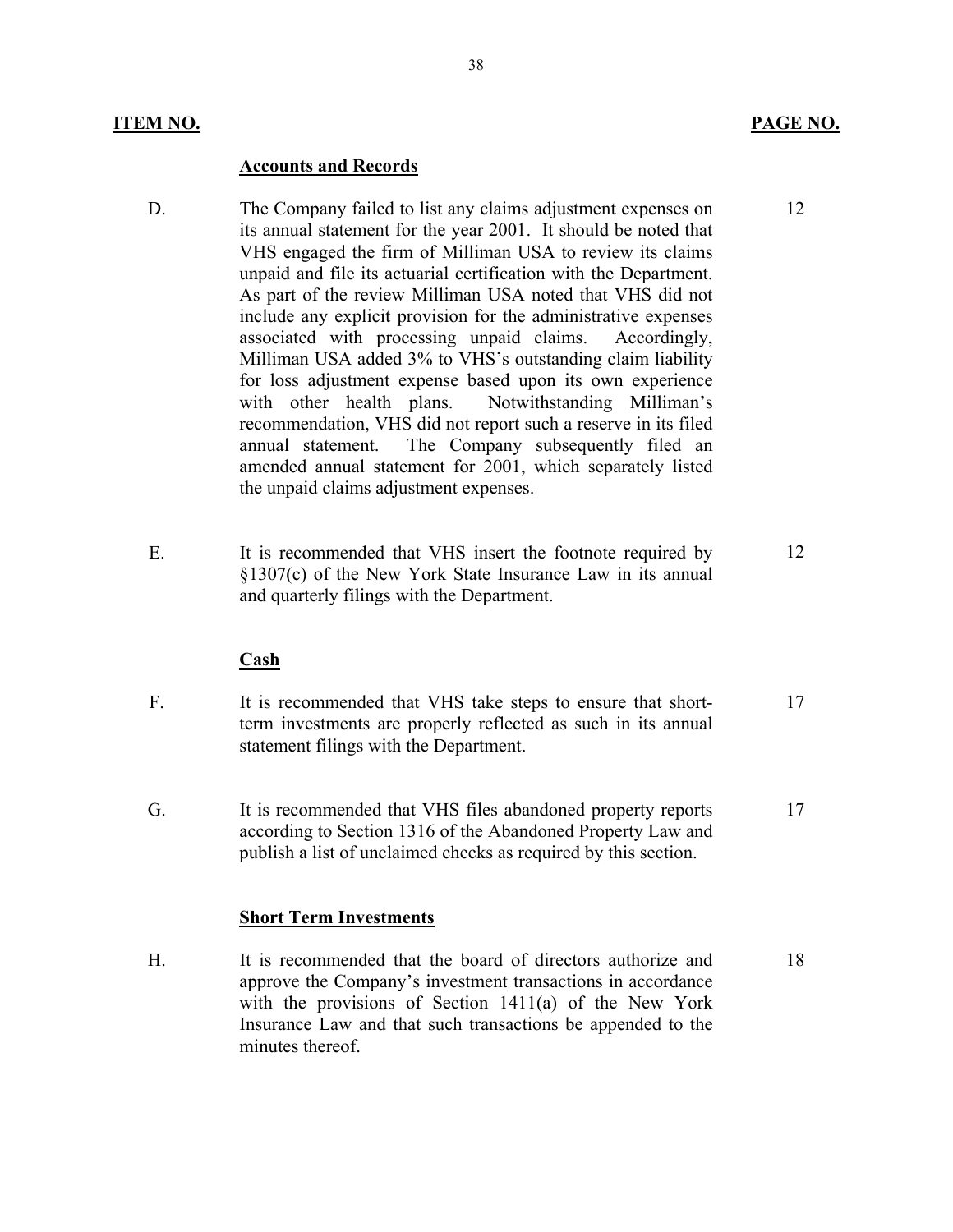#### **Short Term Investments**

I. It is recommended that VHS instruct such bank or trust company with which it executes any custodial or safekeeping agreements to provide the Insurance Department examiners with the requisite affidavit(s) and verification certificate(s) of investments held under custodial or safekeeping arrangements in accordance with the Department's guidelines.

## **Amounts Due to Parent, Subsidiaries and Affiliates**

J. It is recommended that VHS develop and file with the Department inter-company agreements for its Point of Service and solutions products in accordance with  $\S$  1505 (b) of the New York State Insurance Law. 22

#### **Grievances and Appeals**

K. It was noted that the Company did not provide a specific reason for its appeals decision on the determination notices on both of the appeal files reviewed. The appeal notice only states that the original determination was upheld. It is Vytra's position that the appeal notice in conjunction with the original grievance letter satisfied the requirements of the Law. Notwithstanding the foregoing, Vytra has revised its appeal letters to include the specific reasons for the determination.

#### **Underwriting and Rating**

- L. It is recommended that VHS determine its premium rates pursuant to the experience rating formula filed with the Department. 27
- M. It is recommended that VHS file any modifications to its rating plans with the Department pursuant to § 4308 (b) of the New York State Insurance Law. 27

20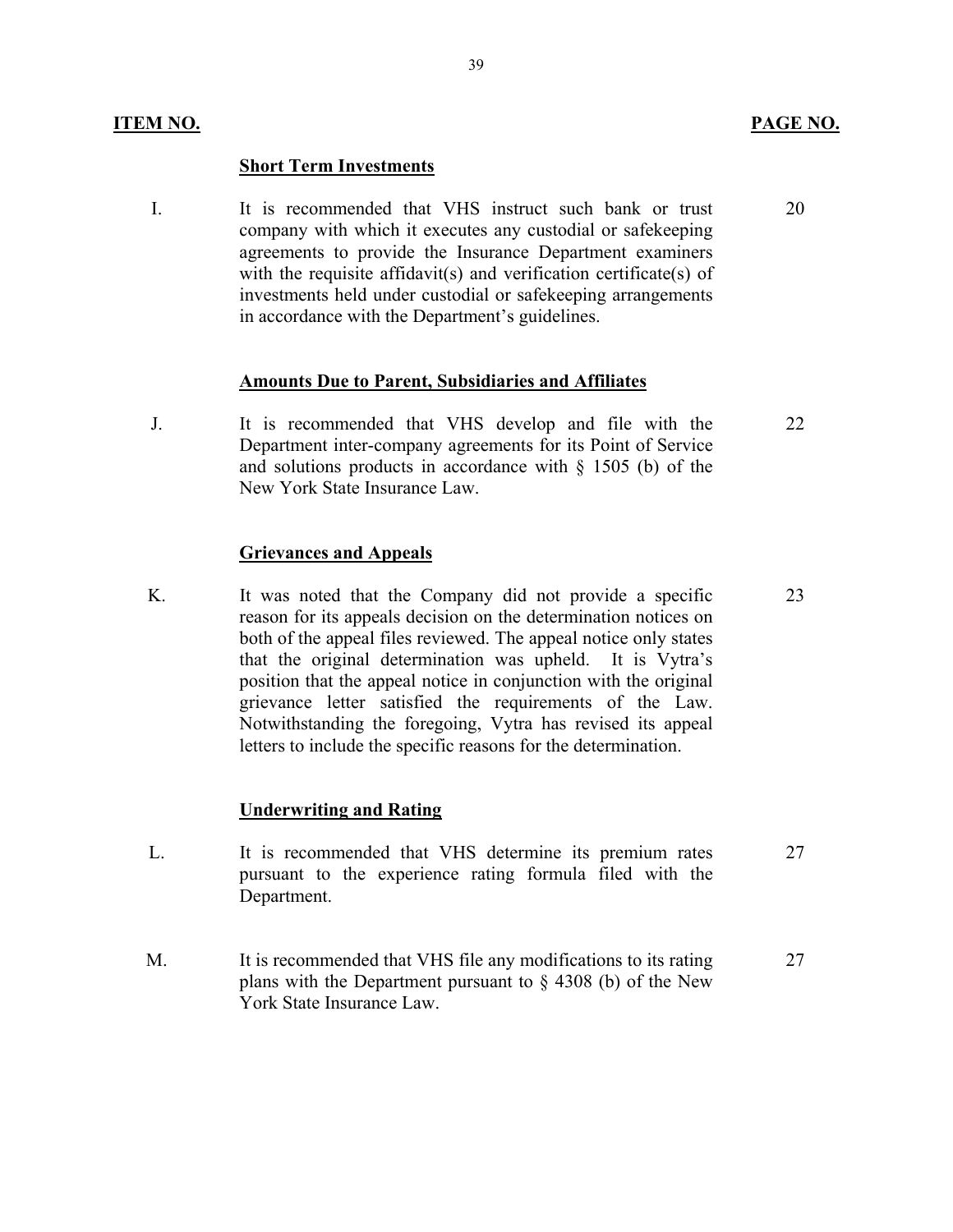## **ITEM NO. PAGE NO.**

N. It is recommended that VHS apply it's approved experiencerated formula to all of its new and renewal experience contracts in-force during the period 2001 through present and take the necessary steps to refund any overcharges or collect any undercharges.

## **Claims Processing**

- O. During the period November 1, 2001 through February 28, 2002 VHS reimbursed non-participating providers for services performed at in-network facilities according to VHS's contracted fee schedule. These non-participating providers should have been reimbursed based upon the usual, customary and reasonable rate. The Company discovered the problem and has taken steps to identify and reimburse the affected providers. 30.
- P. Many of VHS's contracts with hospitals included discounts on the amount charged. The average discount taken was 20% of the billed amount before application of the co-payment. The examiners found multiple instances where this discount was taken after the co-payment was deducted. In addition the actual payment after the discount was deducted was not shown as the amount paid amount on the claim data file provided to the examiners.

## **Prompt Pay**

Q. It is recommended that the Company take steps to ensure that the provisions of §3224-a (a) of the New York State Insurance Law regarding the prompt payment of claims fully implemented and complied with.

## **Claim Denials**

R. It is recommended that VHS comply with §3224-a (b) of the New York Insurance Law and issue denial notices on a timely basis. 34

27

30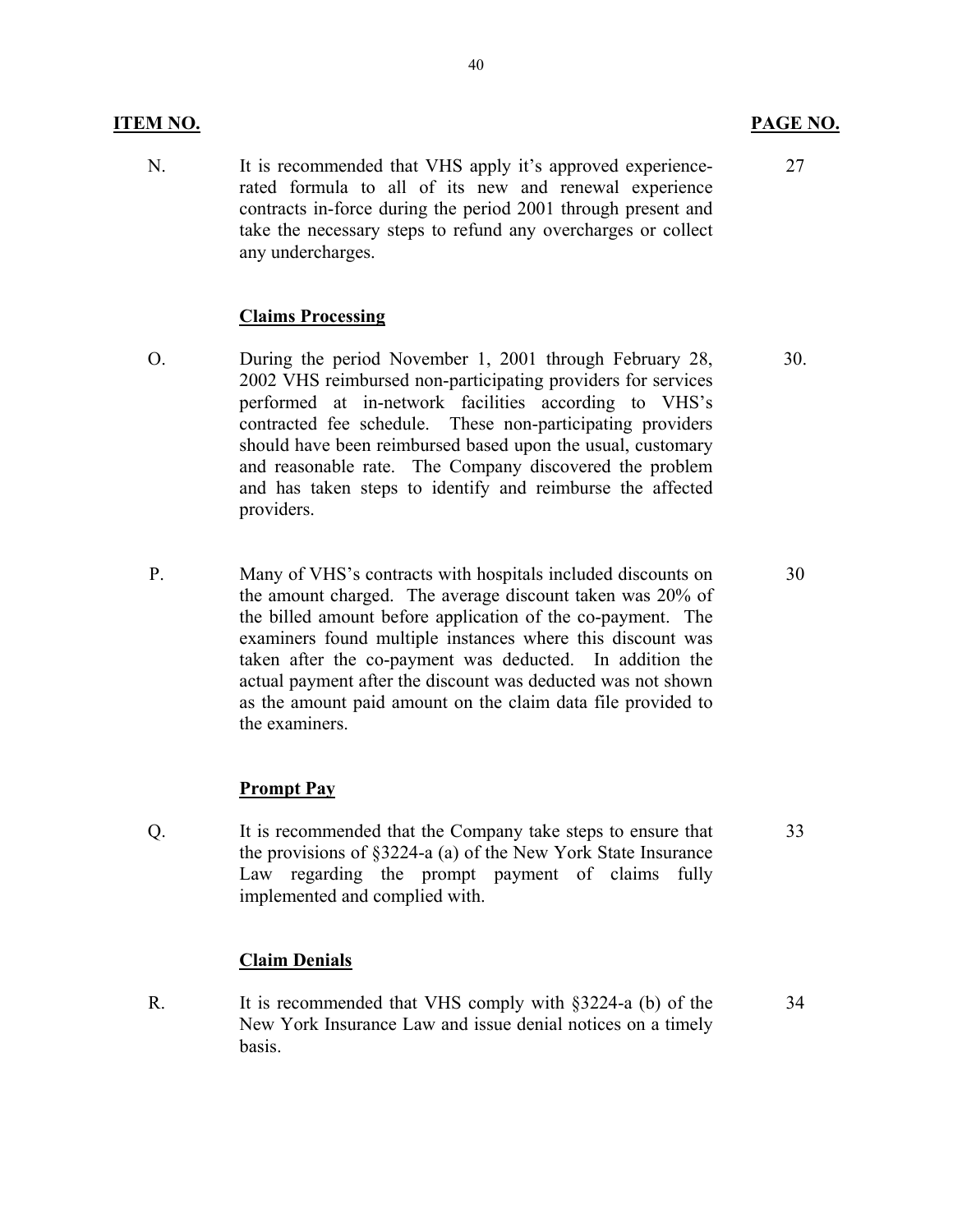## **ITEM NO. PAGE NO.**

## **Explanation of Benefits**

S. It is recommended that Explanation of Benefit statements be sent to policyholders in those cases where there is potential for subscriber liability pursuant to § 3234 (a) of the New York State Insurance Law. 35

## **Explanation of Benefits**

T. It is recommended that VHS's Explanation of Benefits Statements show the discounted payments made when applicable.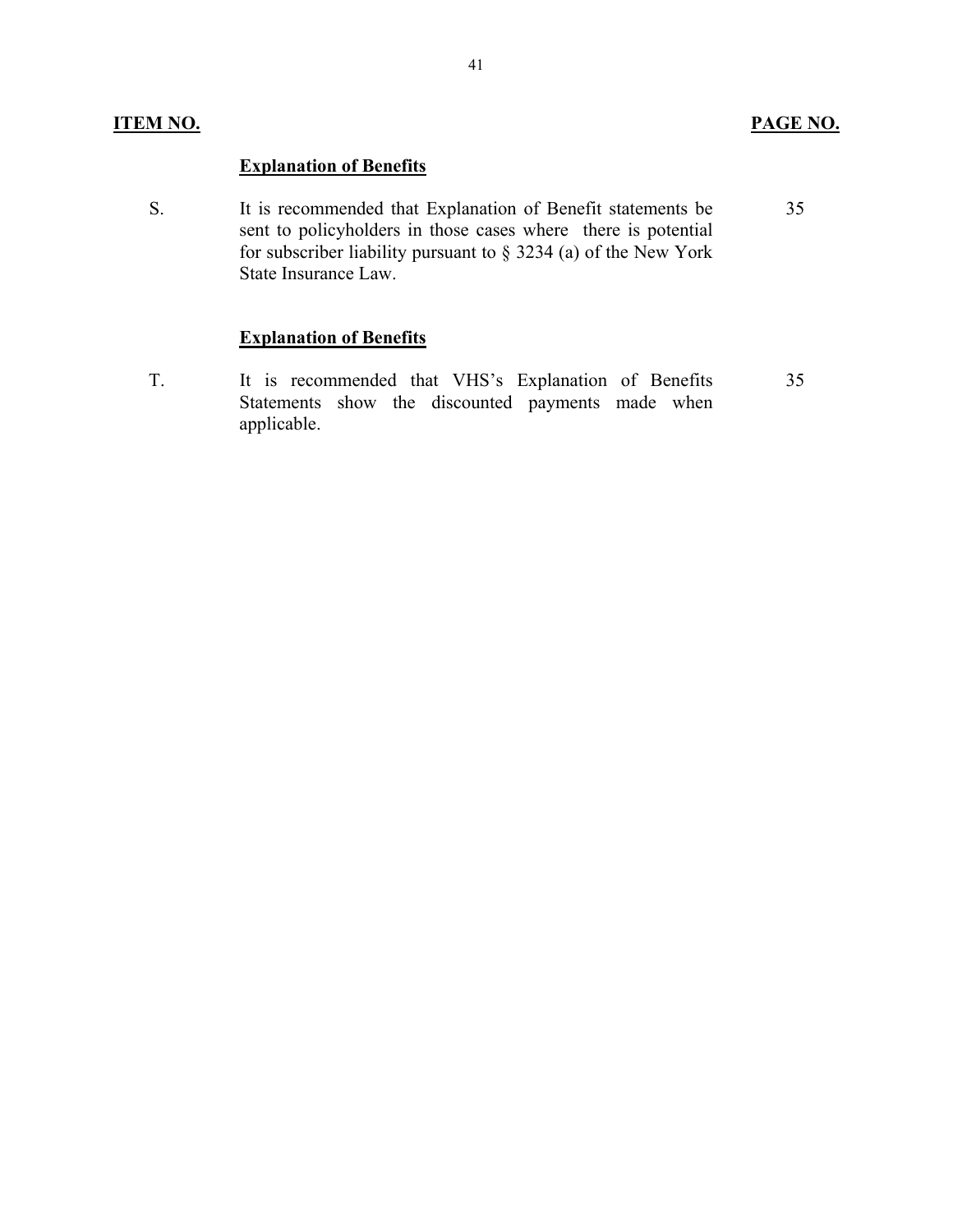Respectfully submitted,

Wai Wong

Associate Insurance Examiner

 $\mathcal{L}_\text{max}$  , where  $\mathcal{L}_\text{max}$  , we have the set of  $\mathcal{L}_\text{max}$ 

STATE OF NEW YORK )  $\sum$  SS.  $\mathcal{L}$ COUNTY OF NEW YORK)

WAI WONG, being duly sworn, deposes and says that the foregoing report submitted by him is true to the best of his knowledge and belief.

Wai Wong

 $\overline{\phantom{a}}$  , where  $\overline{\phantom{a}}$ 

Subscribed and sworn to before me

this  $\_\_\_\_\$  day of  $\_\_\_\_\$  2003.